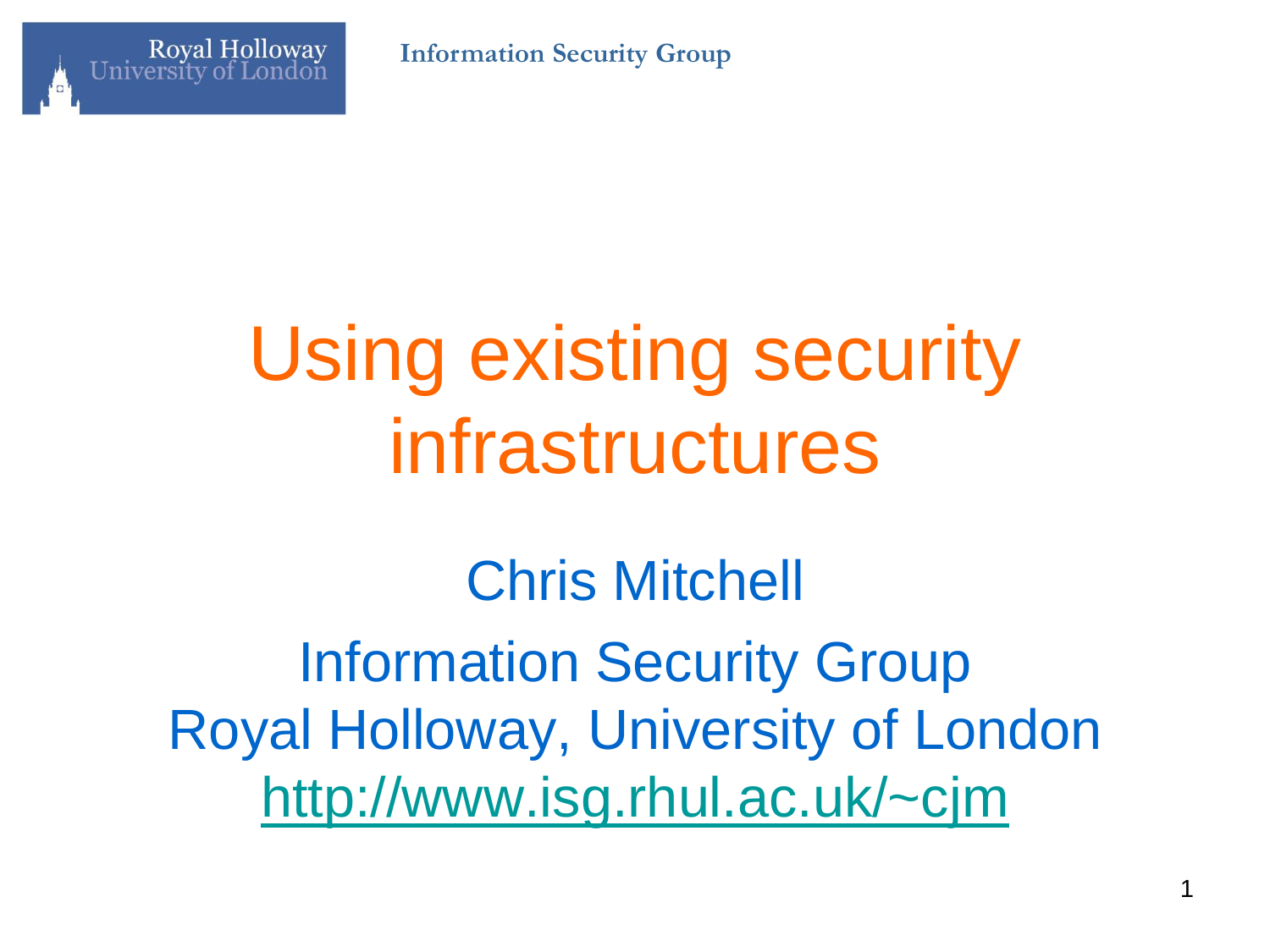## Acknowledgements

- This is joint work with Chunhua Chen and Shaohua Tang (South China University of Technology).
- Chunhua Chen is currently visiting RHUL.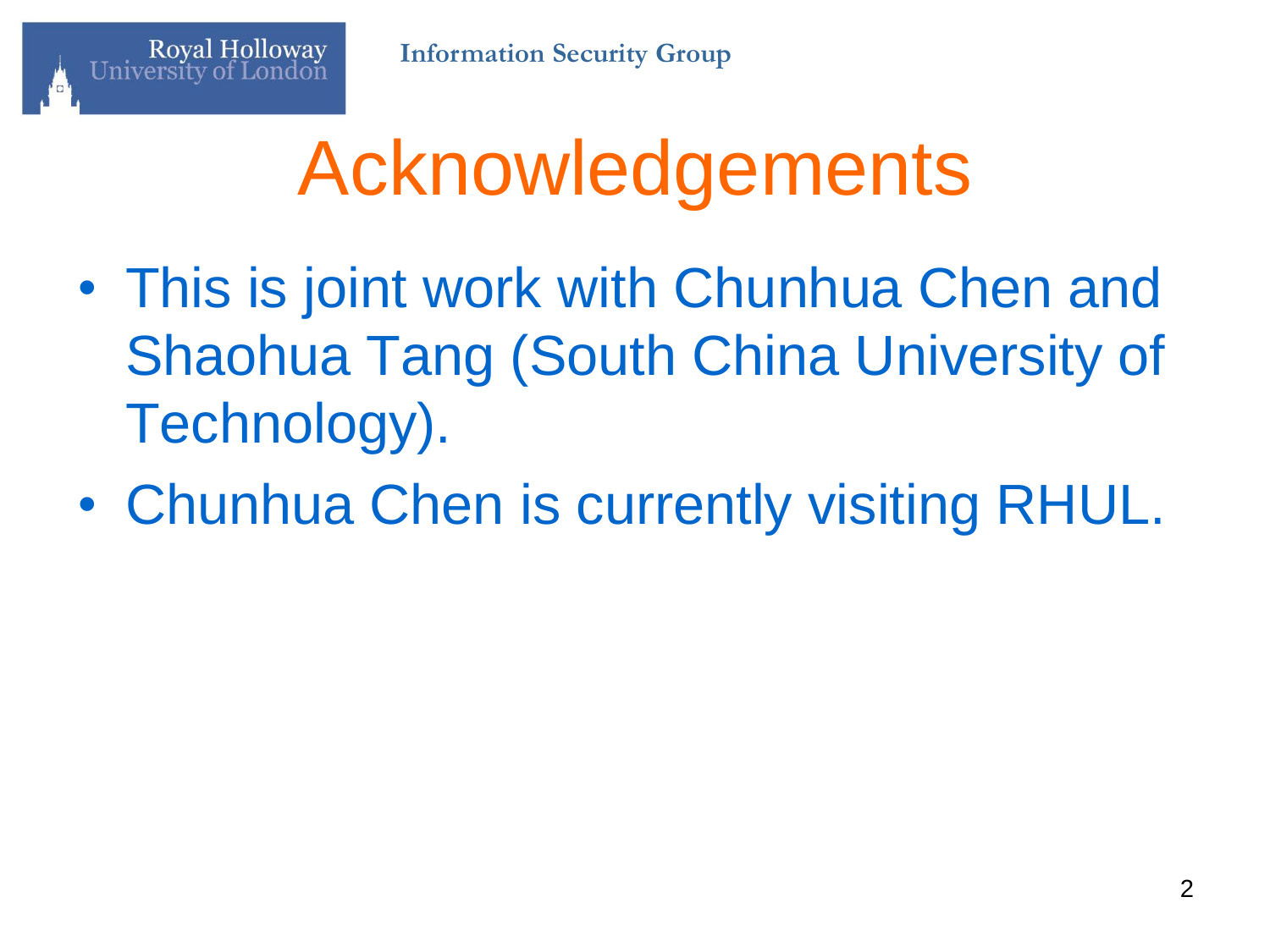

## **Contents**

- Security infrastructures
- GAA
- UMTS-GAA
- TC-GAA
- Applying GAA variants
- Conclusions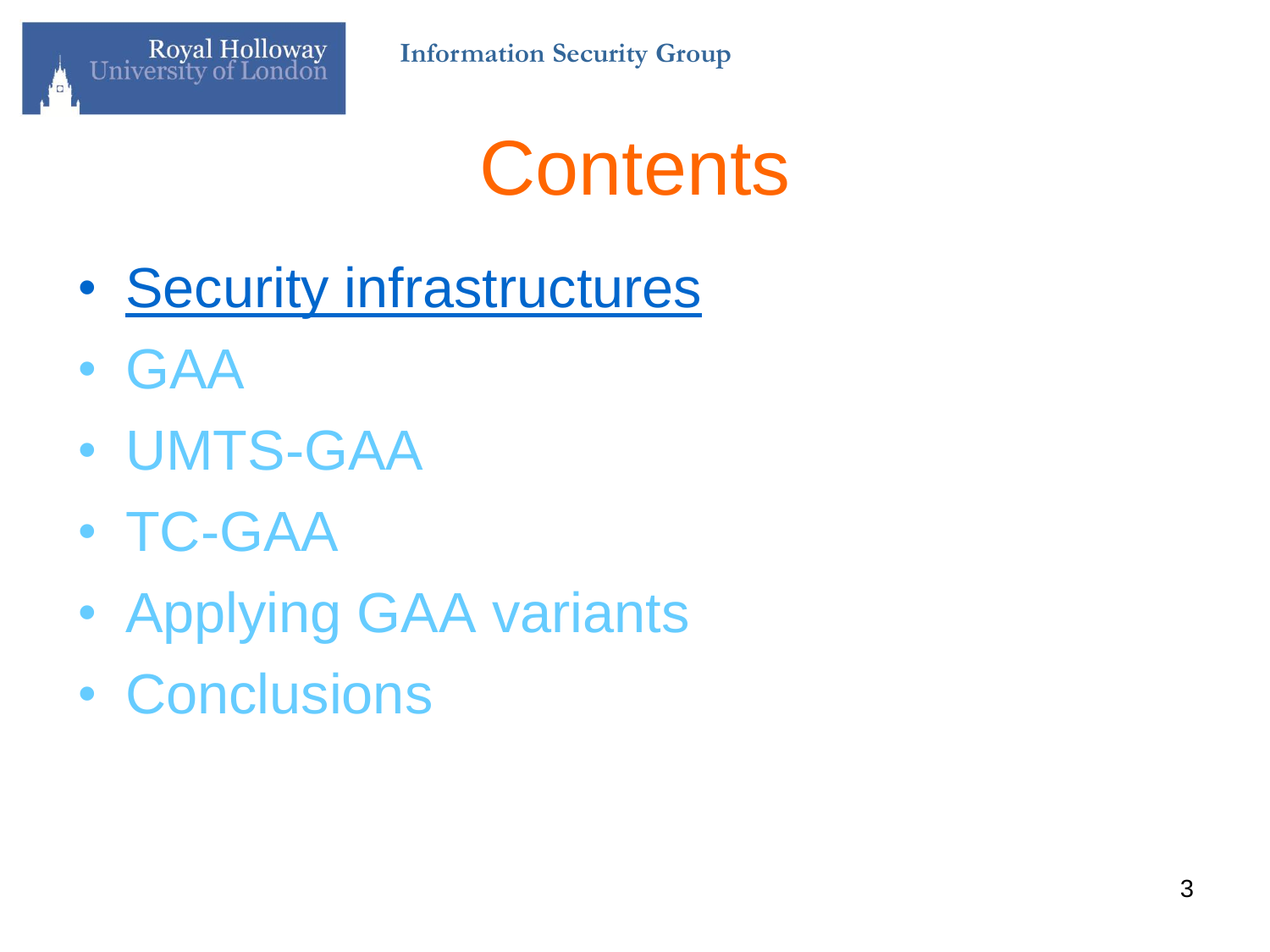## Security infrastructures

- In order to use cryptography to protect communications, some kind of security infrastructure needs to be in place.
- In its simplest form, this just means setting up shared secret keys between communicating parties.
- Traditionally, e.g. in banking networks, this can be achieved using one or more Trusted Third Parties (TTPs).
- One type of TTP for this purpose is known as a Key Distribution Centre (KDC).
- A KDC shares a secret key with every party, and these keys can be leveraged (using an appropriate protocol) to set up a secret key between any two parties.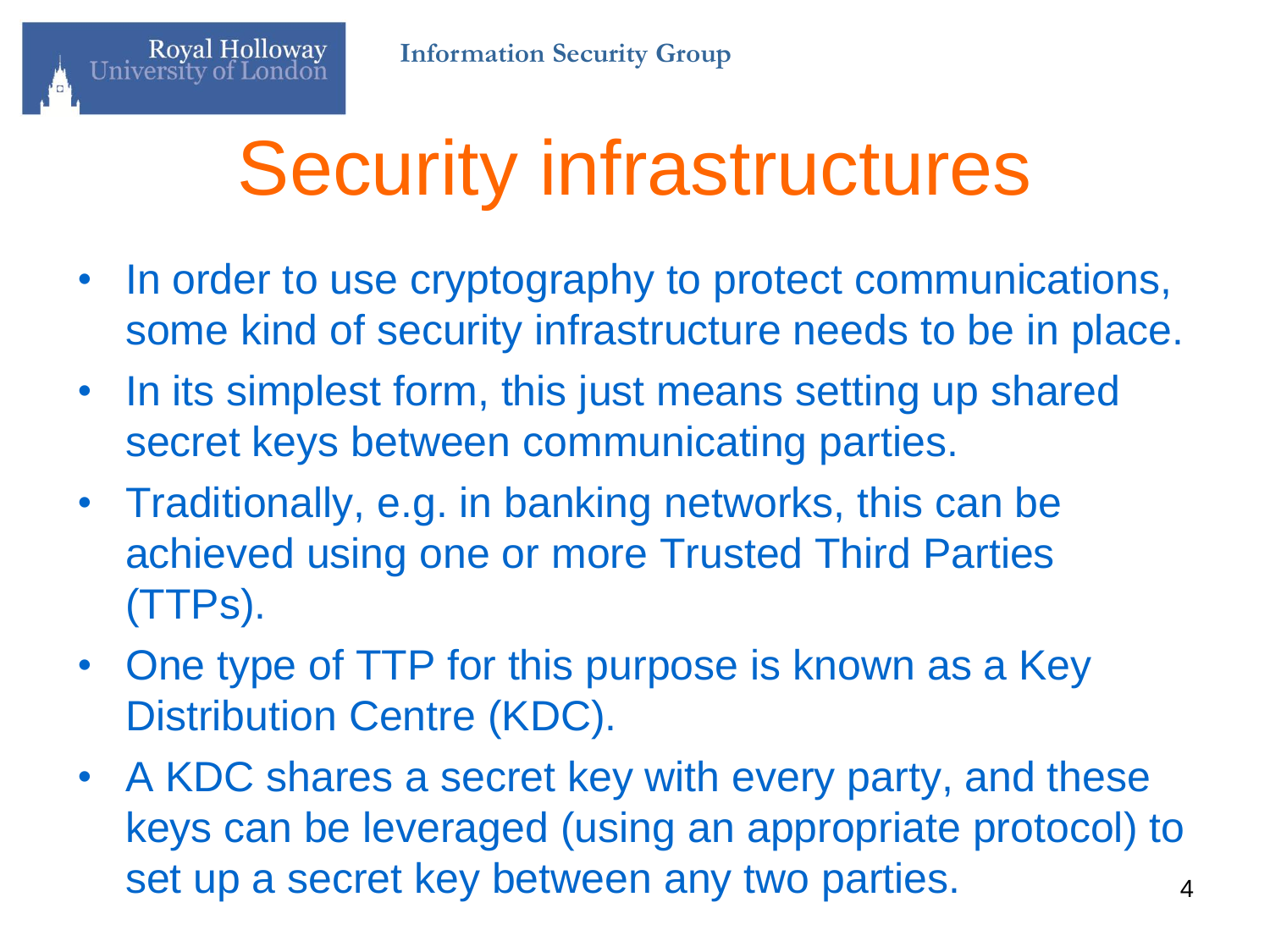# Public Key Infrastructures (PKIs)

- A PKI is another type of security infrastructure, based on digital signatures.
- A Certification Authority (CA) creates digitally signed certificates for user public keys, binding a user name to a public key.
- Anyone with a trusted copy of the CA public key can verify the certificates is has generated, and thereby obtain 'trusted' public keys.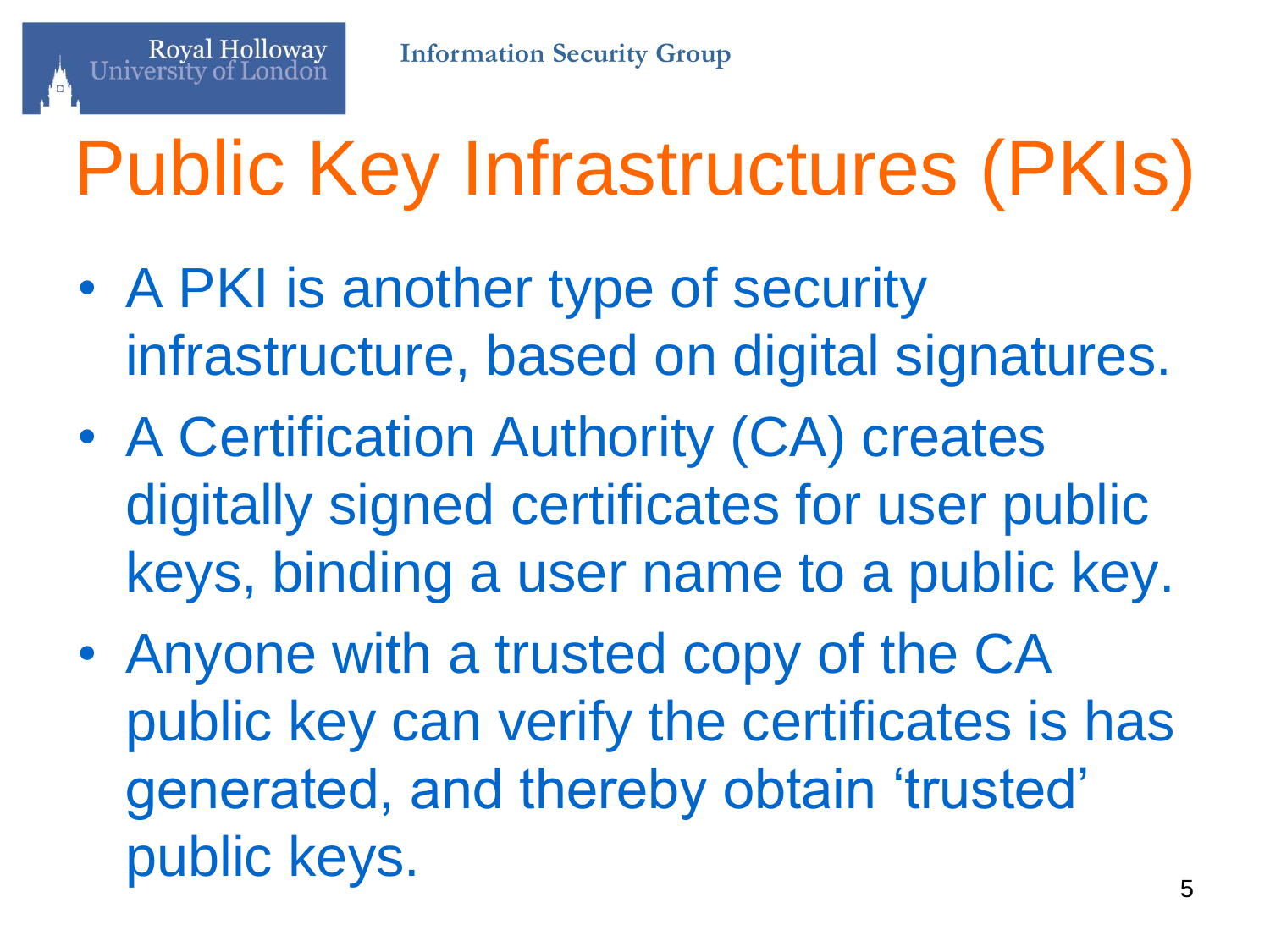## The promise of a universal PKI

- A few years ago, PKI was the subject of huge hype.
- Companies producing PKI products (e.g. CA software) or providing PKI services suddenly (and temporarily!) became hugely valuable.
- In many cases the vision sold as part of this hype was of some kind of universal PKI, whereby every PC in the world would have a public key certificate, which could then be used for a huge range of purposes, e.g.:
	- secure e-commerce;

**Royal Holloway** 

- universal secure e-government;
- secure home banking;
- electronic signatures for all; …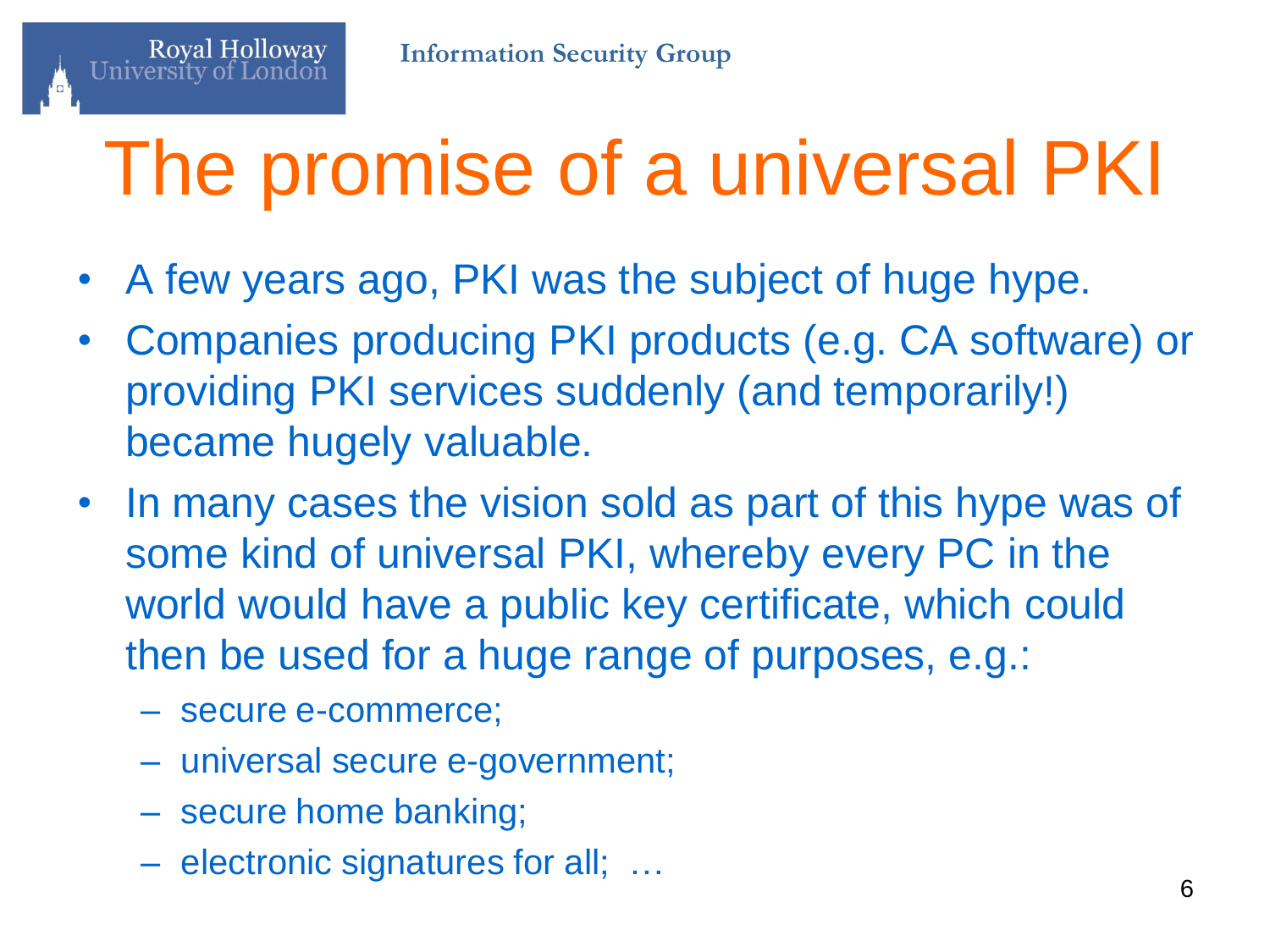## PKI – what happens in practice I

- Of course, this has not happened.
- There are many PKIs, each set up for a specific purpose.
- For example:

**Royal Holloway** 

- companies have their own PKIs, used to support internal secure communications;
- MasterCard and Visa (and card issuing banks) have PKIs set up to support EMV (used to support smart card based credit/debit card transactions, e.g. in parts of Europe);
- Internet web sites have certificates used for SSL/TLS security.
- There are, of course, many explanations for this one being the fact that the policies under which certificates are issued will depend on the context of use.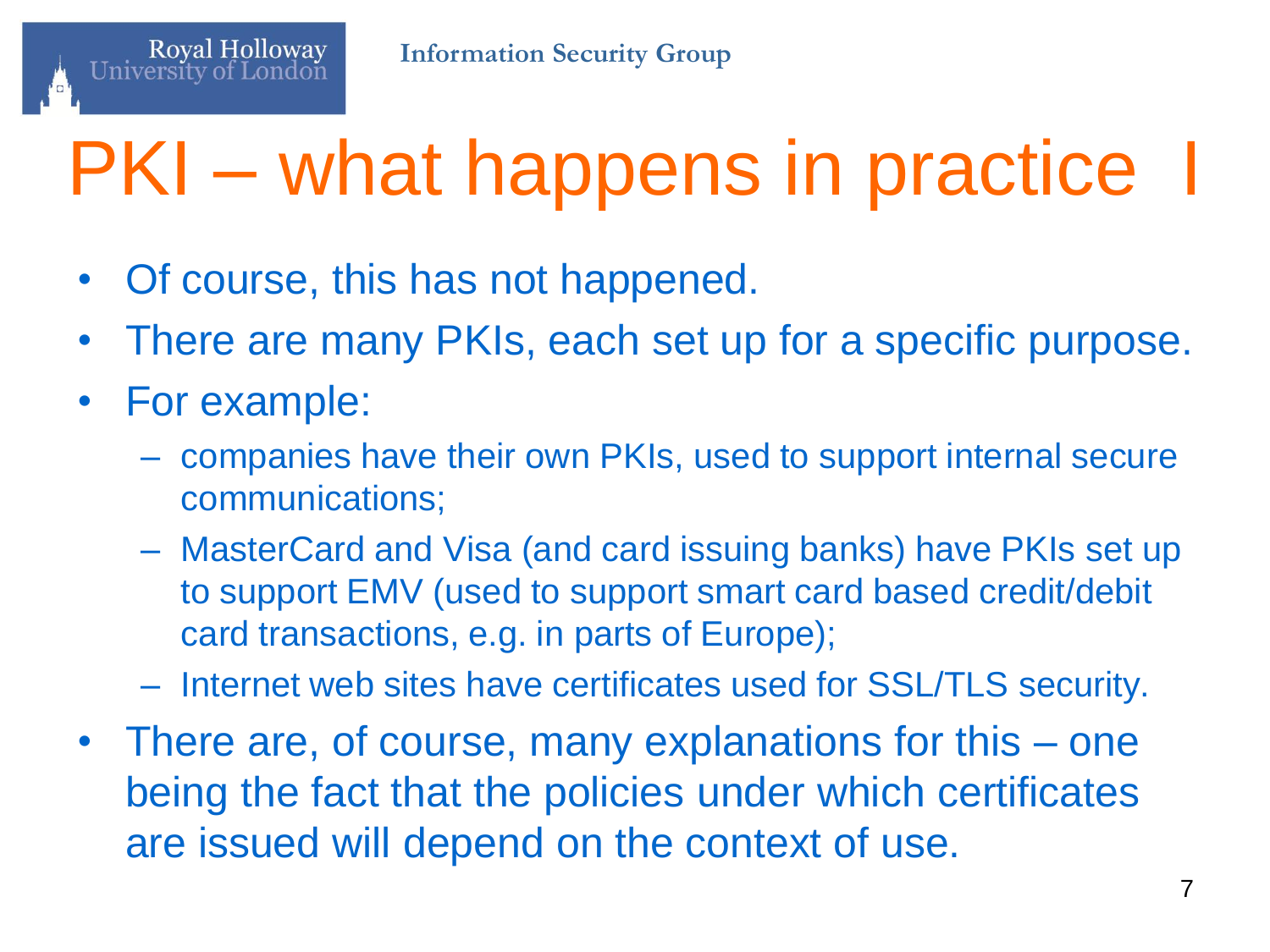## PKI – what happens in practice II

- More generally, PC users do not have the expertise or motivation to generate a signature key pair, and obtain a certificate for their public key.
- This can be seen from the failure of the SET ecommerce secure payment system, one of the major obstacles to the adoption of which was the need for every user to generate a key pair, and take a copy of their public key to their bank.
- End users cannot be expected to understand the operation of public key cryptography.
- Moreover, current PCs typically do not have a means for secure key storage (needed for the private key).  $\frac{8}{8}$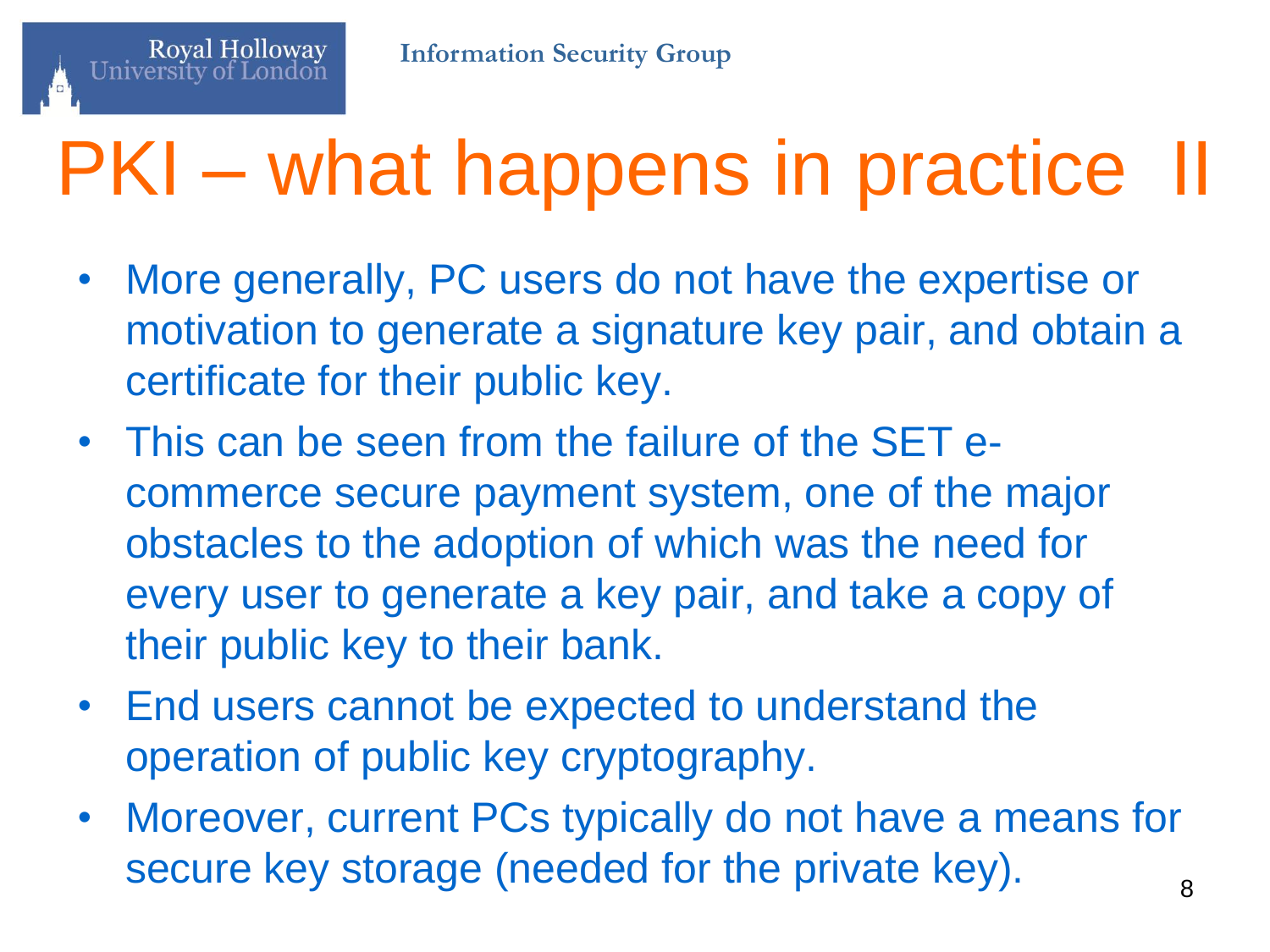## Re-using infrastructures

- We do not have a universal security infrastructure (yet, anyway).
- Setting up a new infrastructure for every application is very costly.
- Hence, can we use existing security special-purpose infrastructures to provide a 'cut price' universal security infrastructure?
- This is the subject of this talk  $\ldots$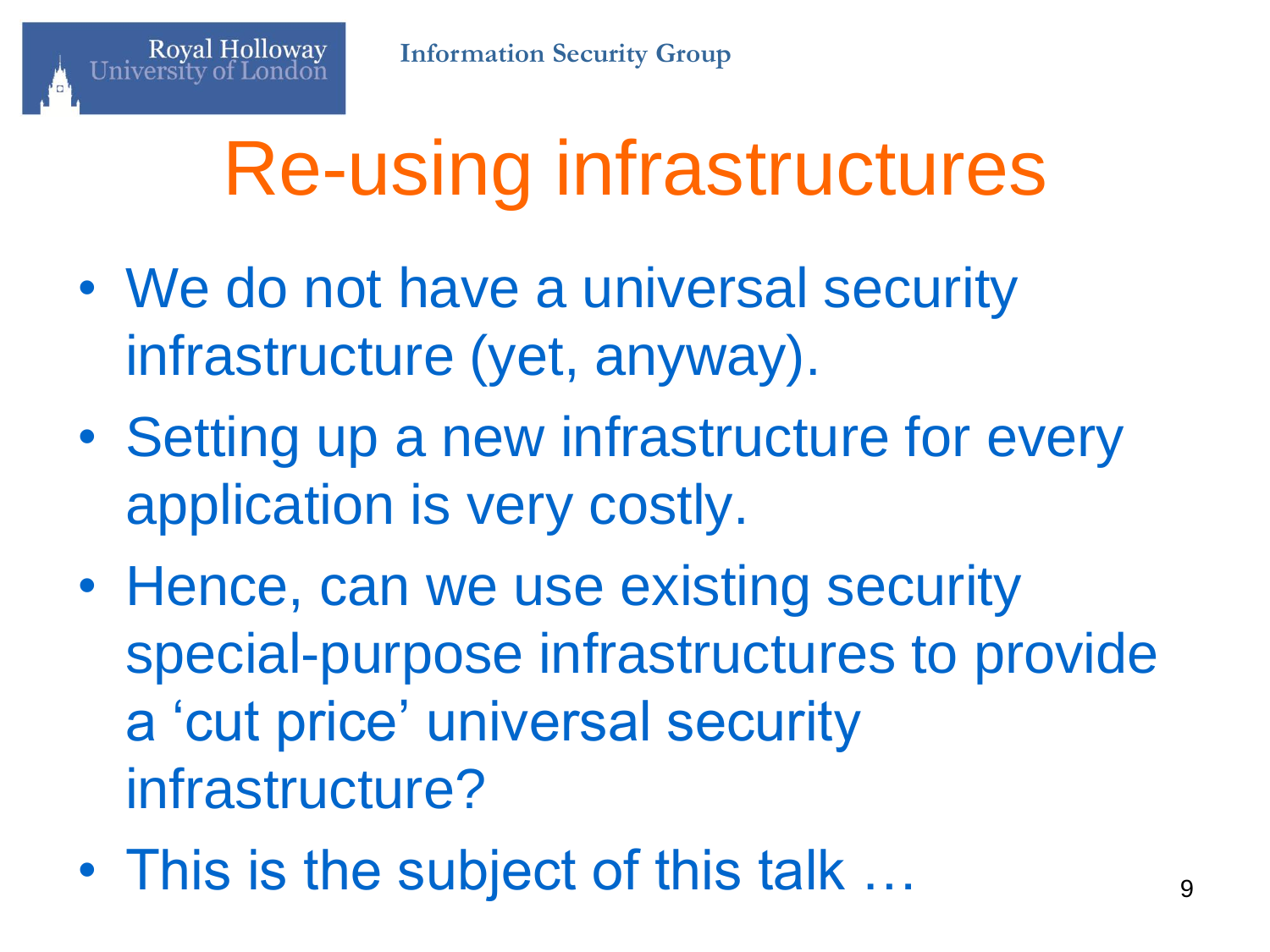

## **Contents**

- Security infrastructures
- GAA
- UMTS-GAA
- TC-GAA
- Applying GAA variants
- Conclusions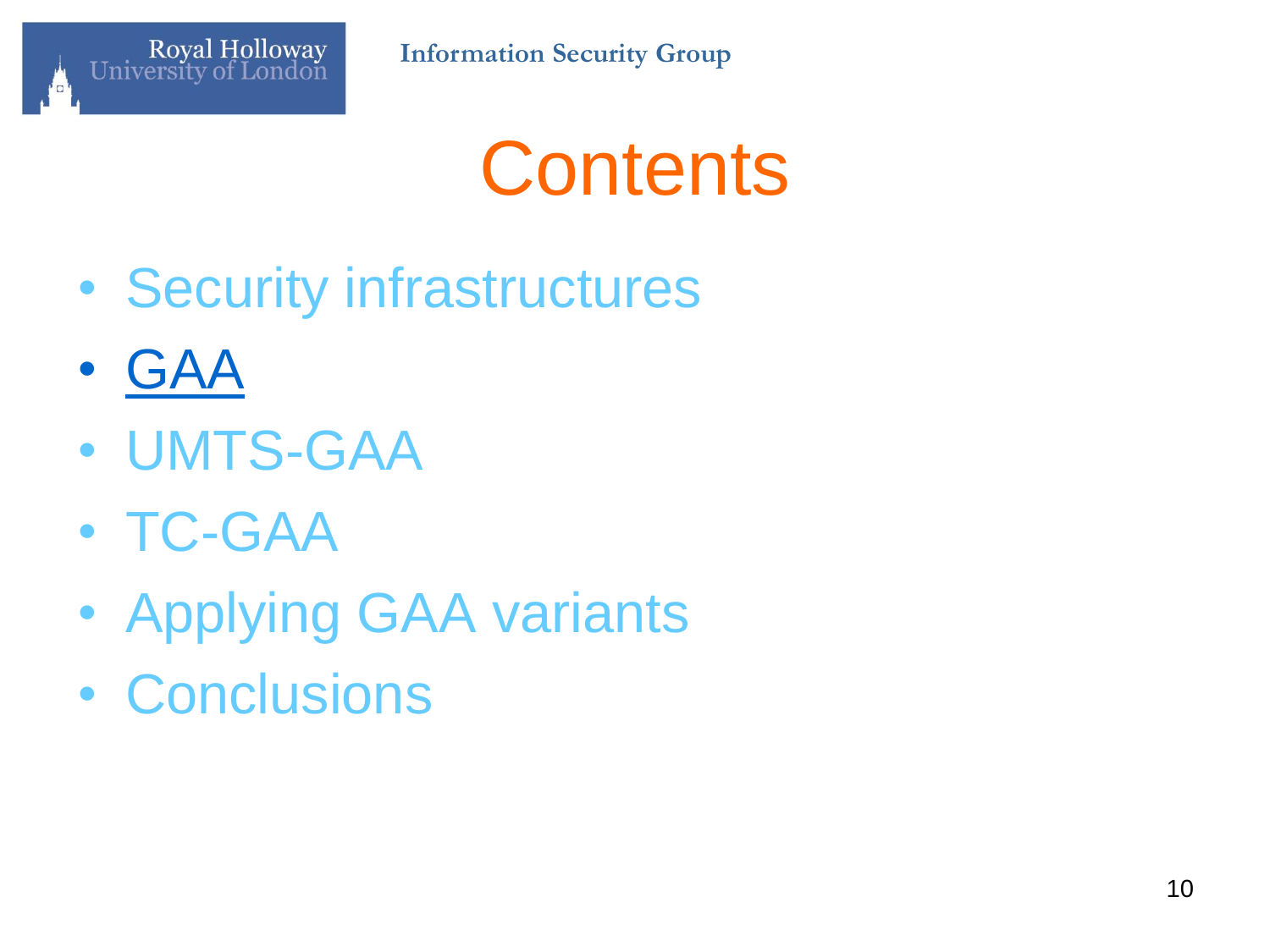

## **Background**

- The term *Generic Authentication Architecture* (GAA) has been developed within the mobile phone community.
- It refers to a standardised way of exploiting the mobile phone security infrastructure to provide general purpose authentication and key management services.
- The mobile operator (or an entity with a close relationship with an operator) acts as a TTP.
- We start by describing this architecture in general terms.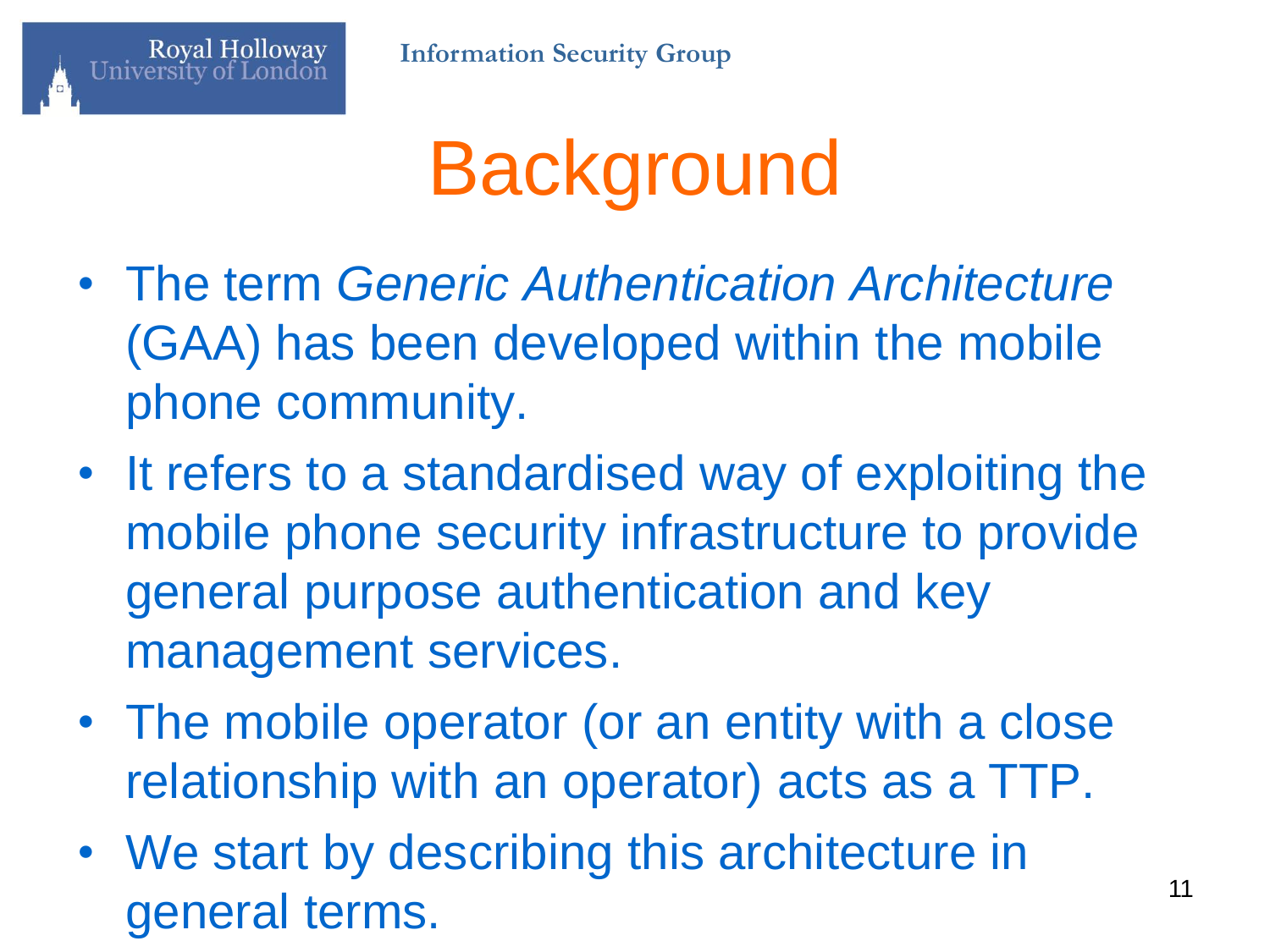

#### GAA roles

- The GAA architecture involves three roles:
	- **Bootstrapping Server Function (BSF)** this is the TTP that provides the service;
	- **GAA-aware application server** has a trust relationship with the BSF;
	- **GAA-enabled user platform** has an existing security relationship (e.g. shared secret key) with the BSF.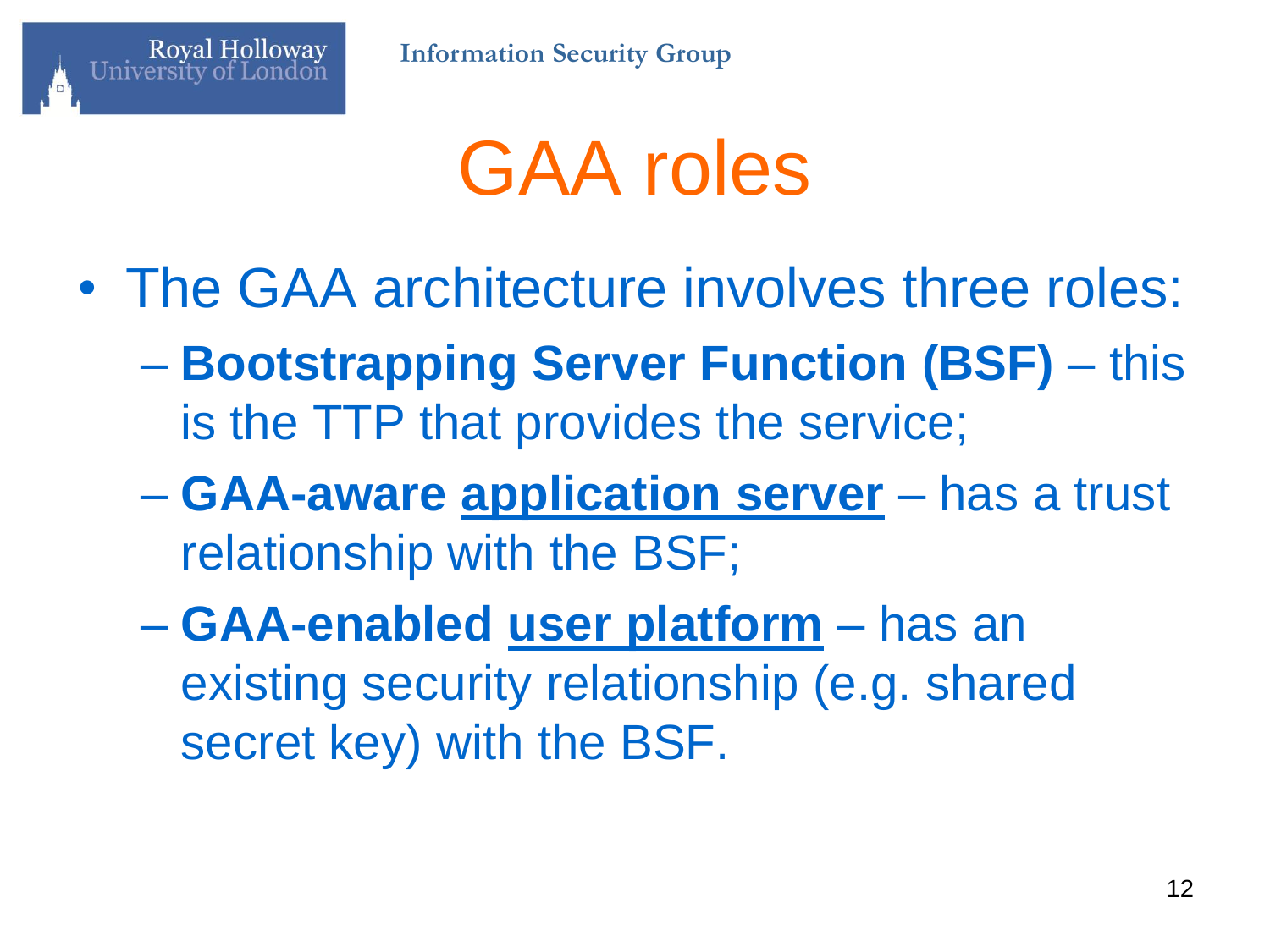

- GAA establishes an authenticated **applicationand server**-specific secret key between the *GAA-enabled user platform* and an arbitrary *GAA-aware application server*.
- The user (with a GAA-enabled user platform) must have a mobile phone subscription.
- The target server must have a relationship with the GAA service provider.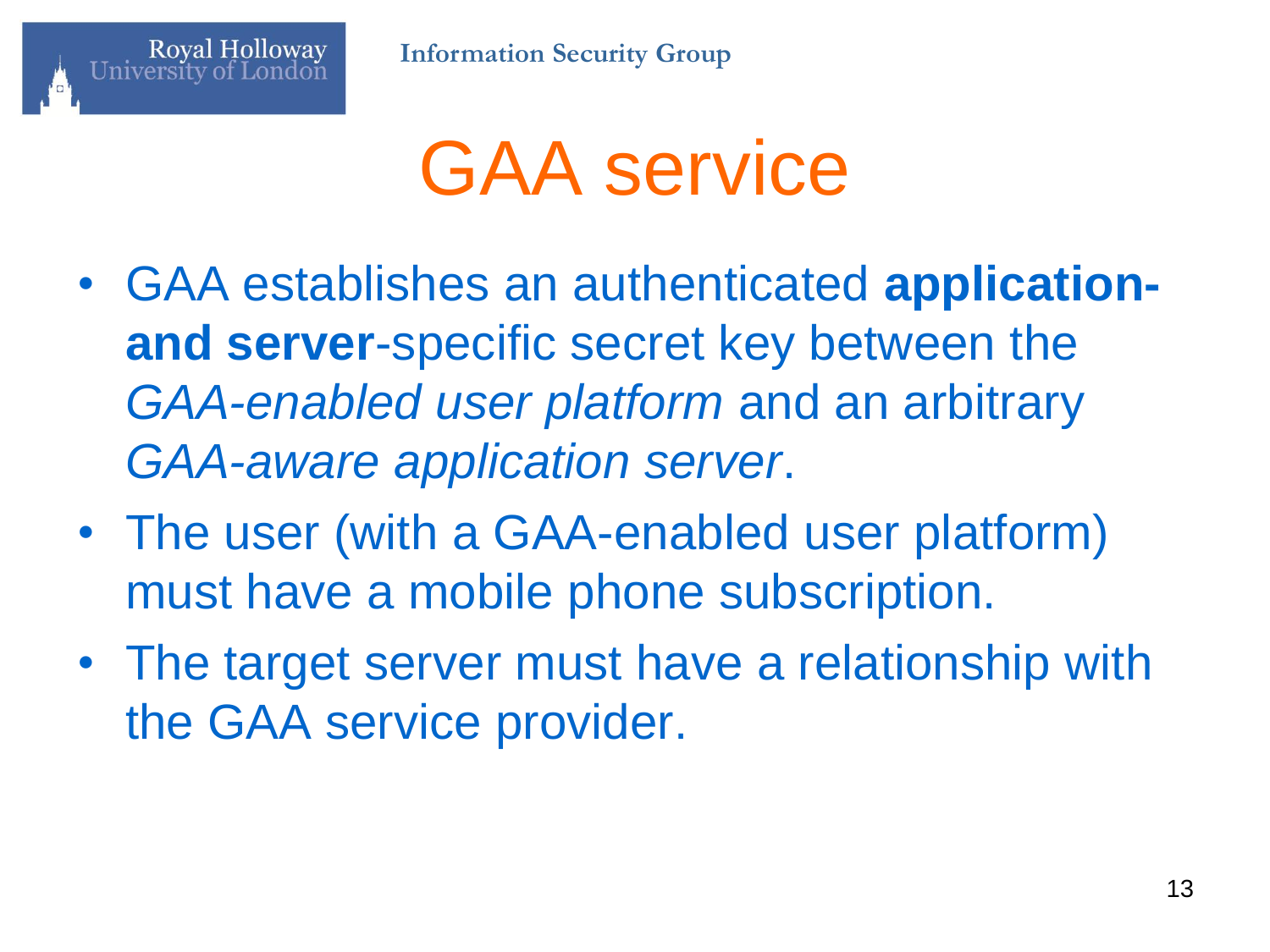

#### GAA overview



GAA-enabled user platform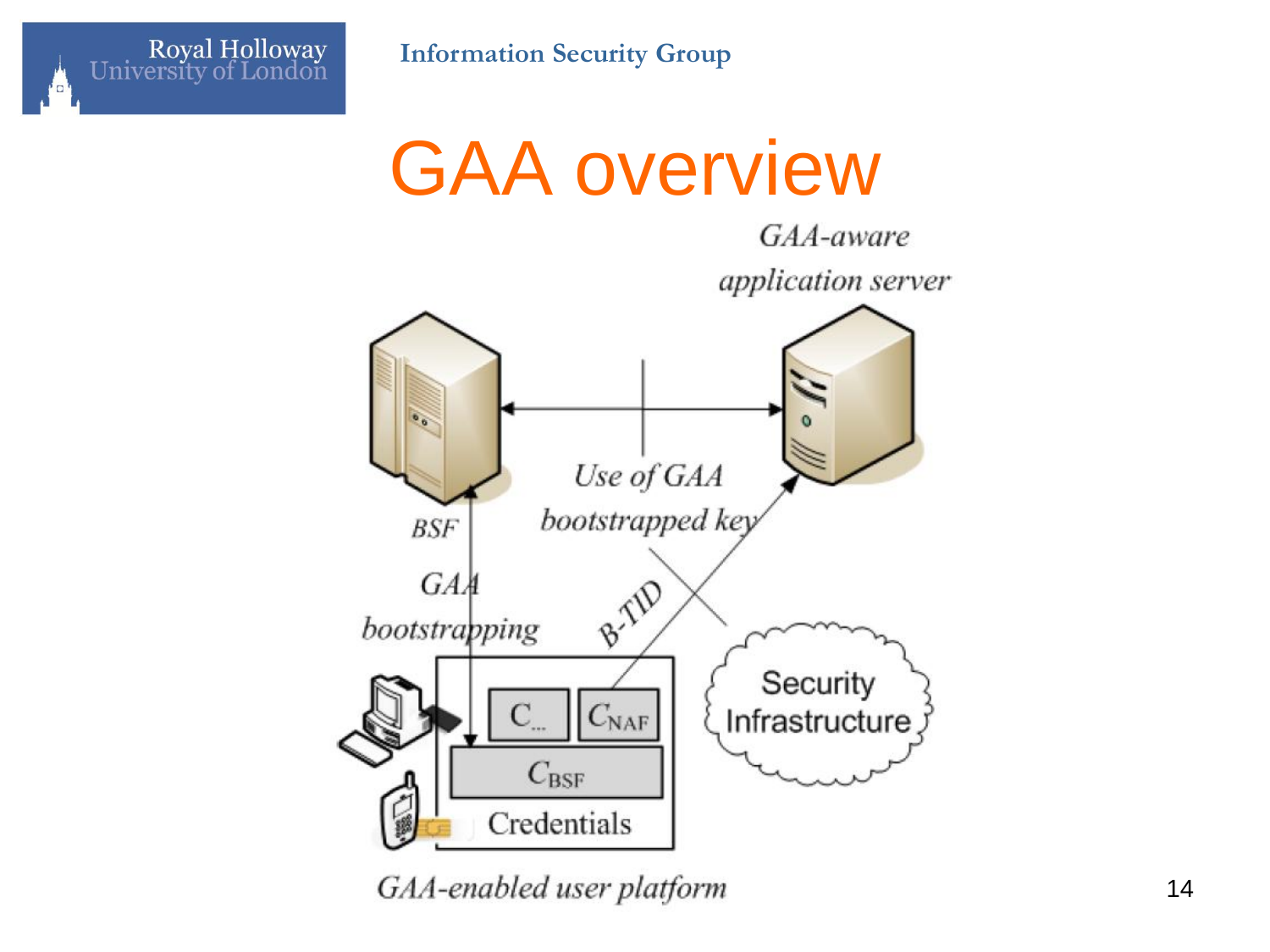## GAA procedures

• Two main procedures:

**Royal Holloway** 

- **GAA bootstrapping** Establishes a secret master key *MK* (and an identifier *B-TID* for the key and a key lifetime) between GAA-enabled user platform and the BSF.
- **Use of bootstrapped keys** Establishes an application- and server-specific session key *SK* between platform and server using *MK* [*MK* is not divulged to the server]:

*SK* = *f*(*MK*, server-ID, app-ID, …) where *f* is a key derivation function.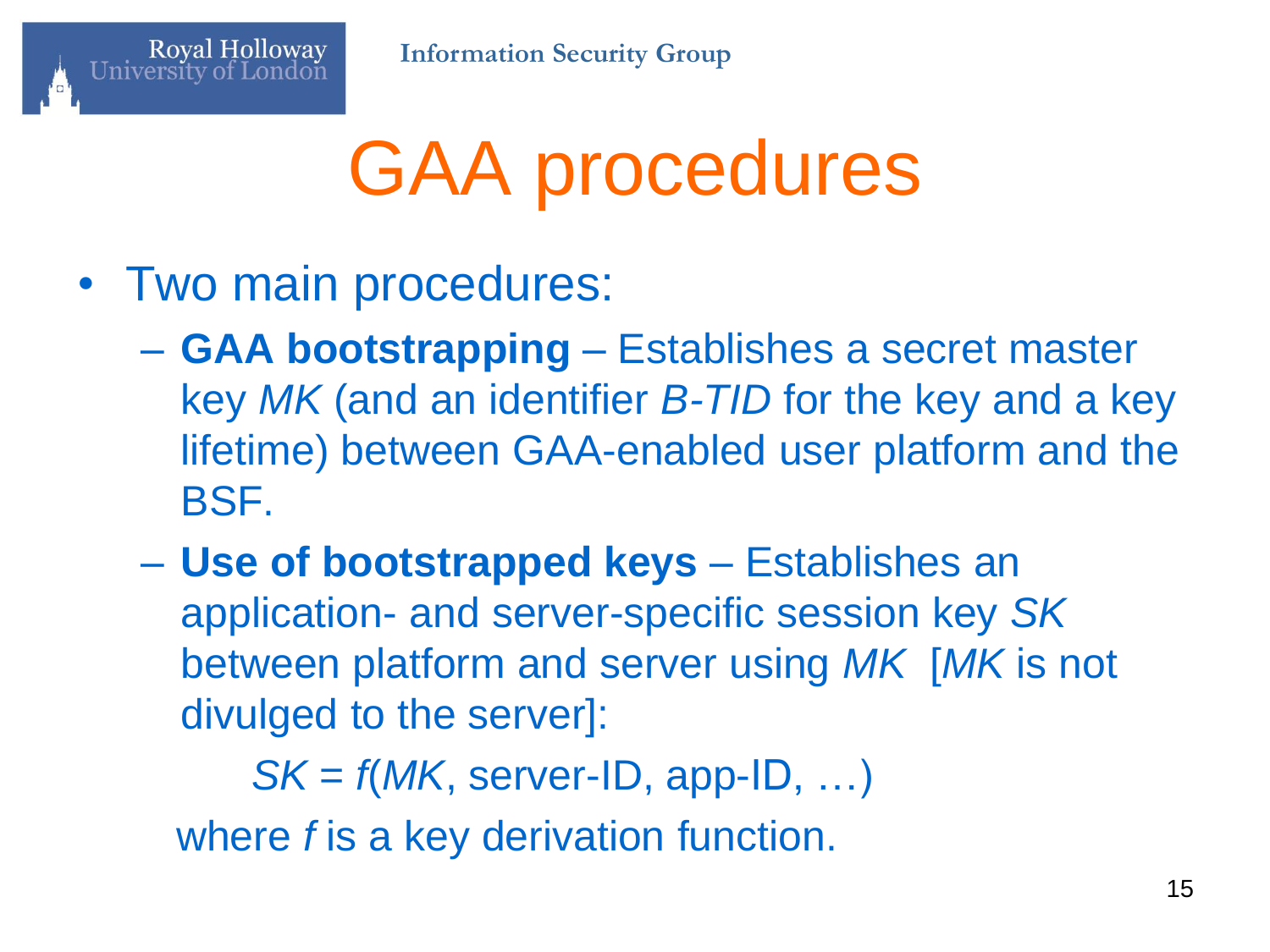**Royal Holloway** 

## Key provisioning

- The GAA-enabled user device can calculate *SK* for itself.
- The GAA-enabled server is provided with *SK* by the BSF.
- Thus a secure channel between the BSF and the server is required.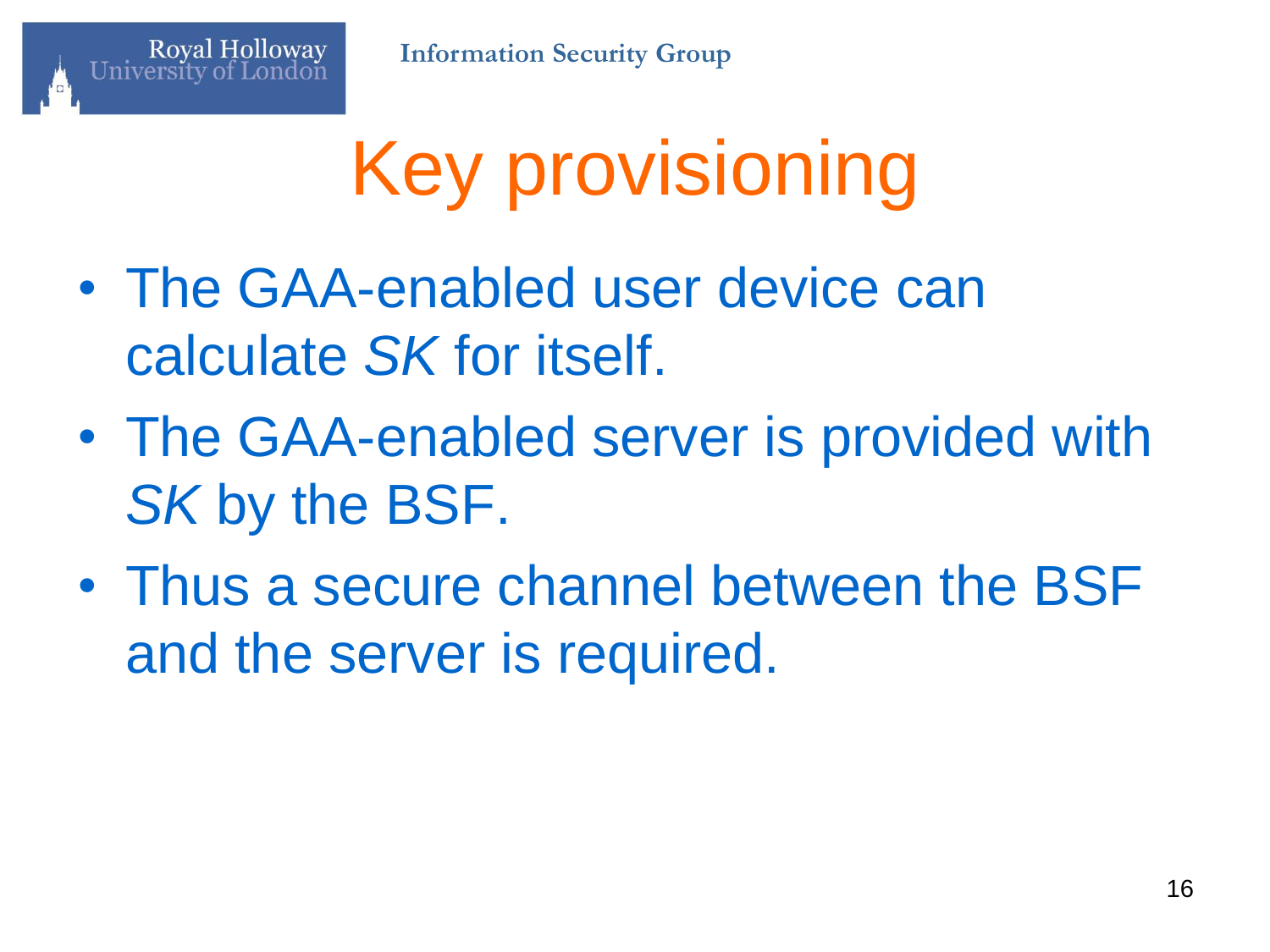

- GAA was designed specifically for use with the 3G mobile telecommunications security infrastructure (we call this UMTS-GAA).
- We show how to provide GAA-like services with other pre-existing infrastructures.
- As a result, any services built on UMTS-GAA can immediately be migrated to other security infrastructures.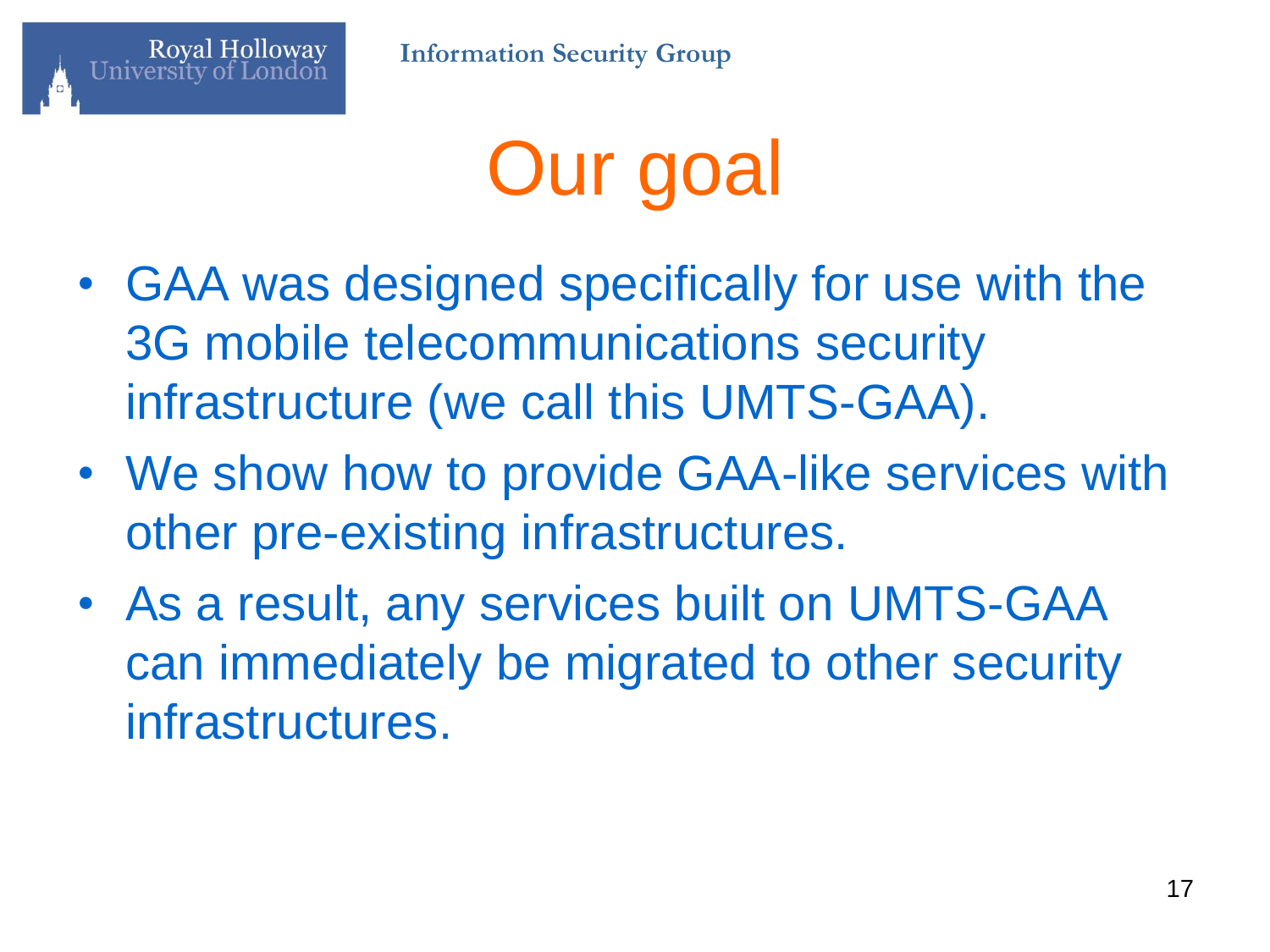

## **Contents**

- Security infrastructures
- GAA
- UMTS-GAA
- TC-GAA
- Applying GAA variants
- Conclusions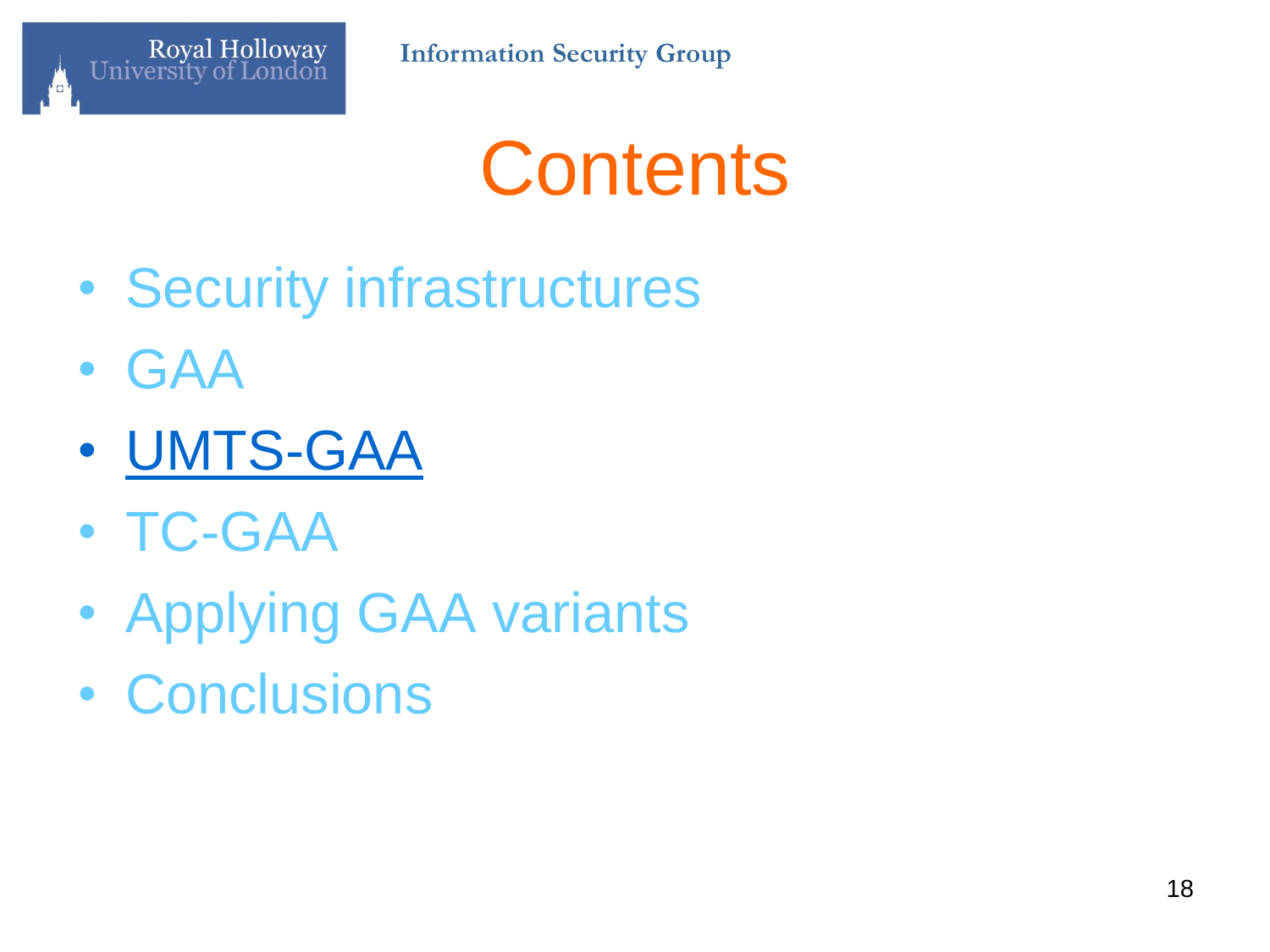## UMTS – background

- The UMTS security infrastructure (supporting mobile phone security) has the following roles:
	- **USIM** smart card held by user (in phone);
	- **Home Subscriber Server (HSS)** shares secret key with USIM, and operated by mobile phone service provider with whom user has contractual relationship.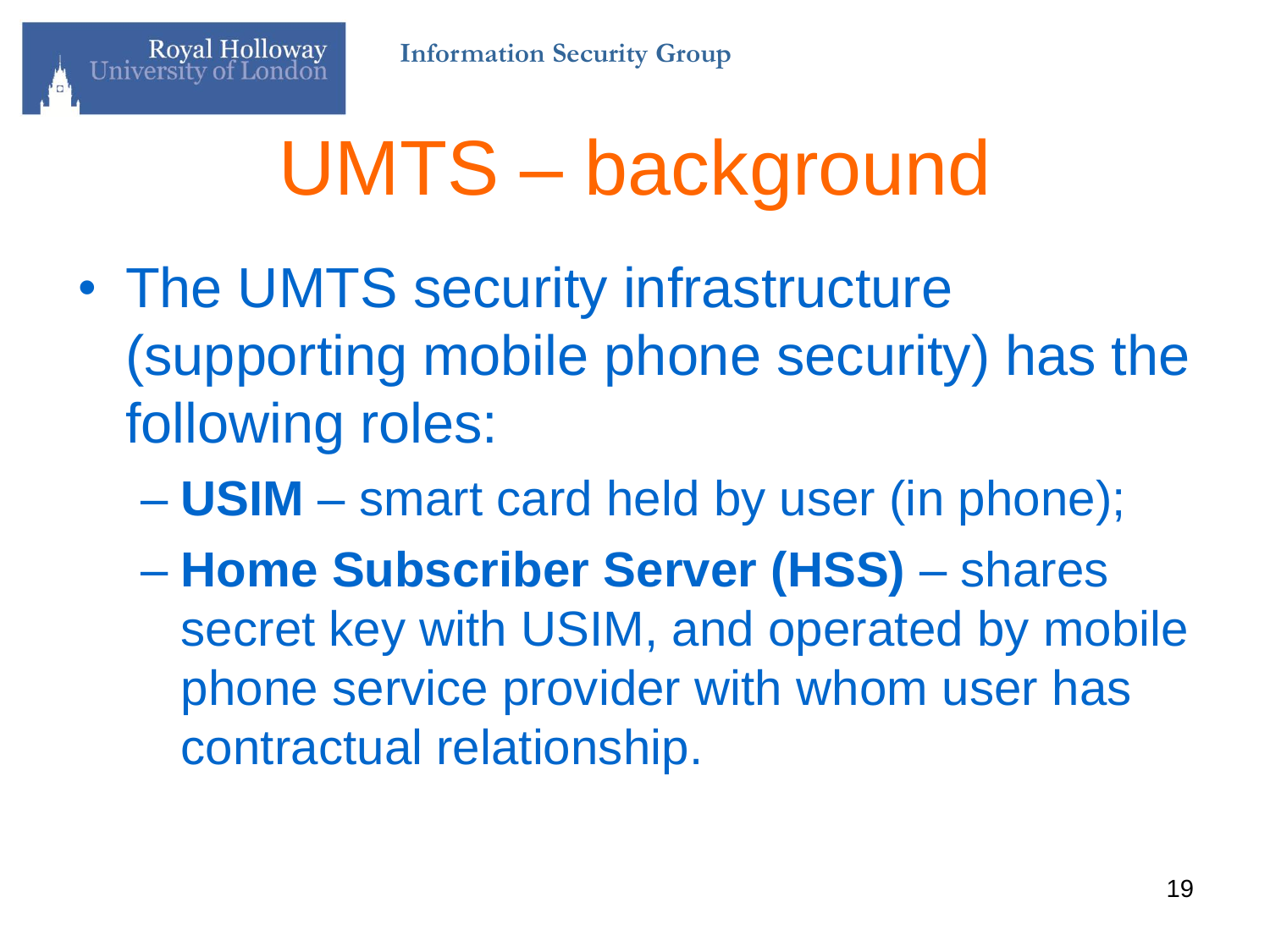## UMTS-GAA

• In UMTS-GAA:

**Royal Holloway** 

- GAA-enabled user platform is a UMTSenabled mobile device, with a USIM;
- BSF connects to the appropriate HSS for the USIM (may be owned by same operator);
- UMTS Authentication and Key Agreement protocol (UMTS AKA) is used to establish *MK* between GAA-enabled user platform and BSF (*MK* is concatenation of *IK* and *CK*).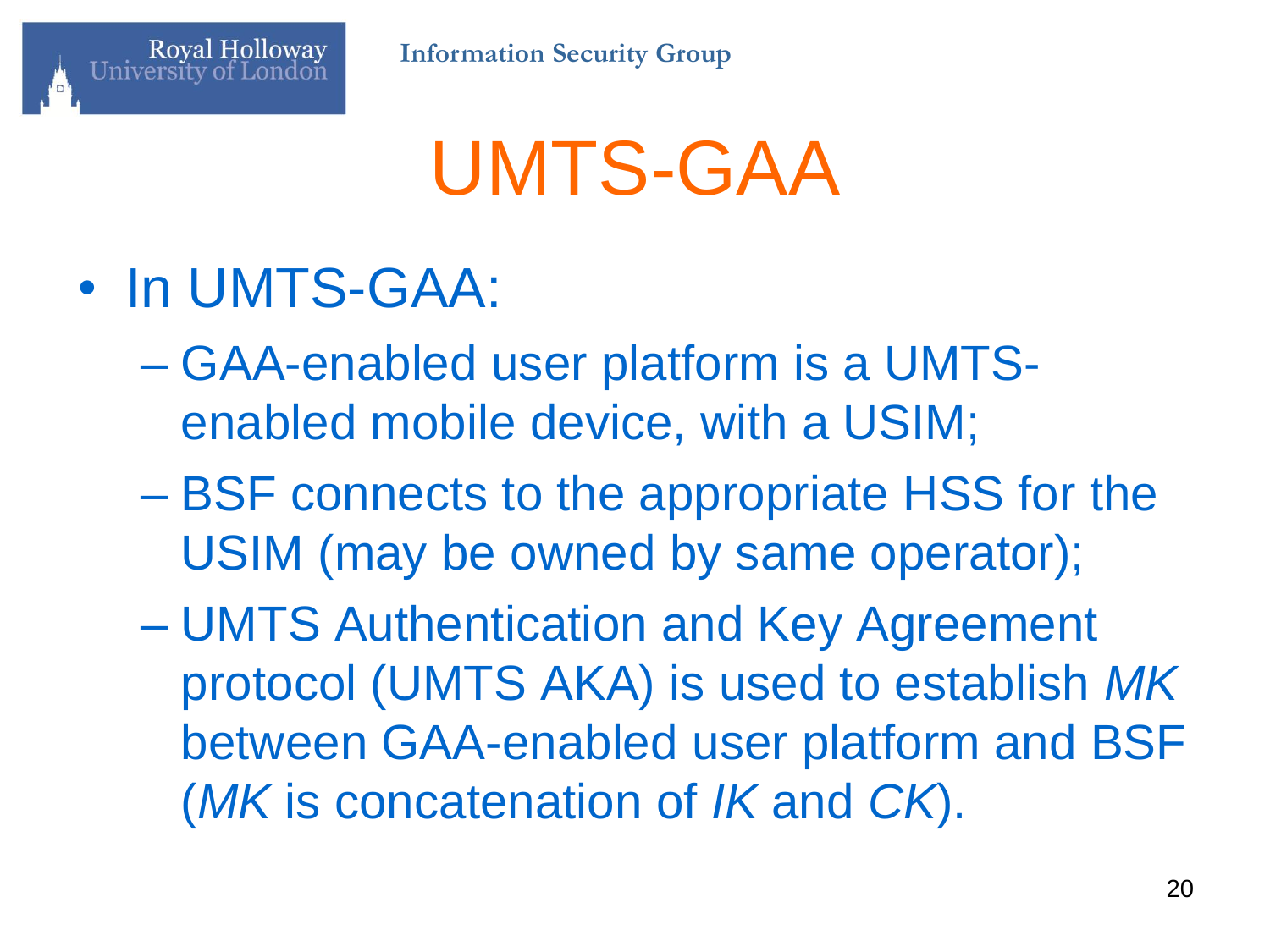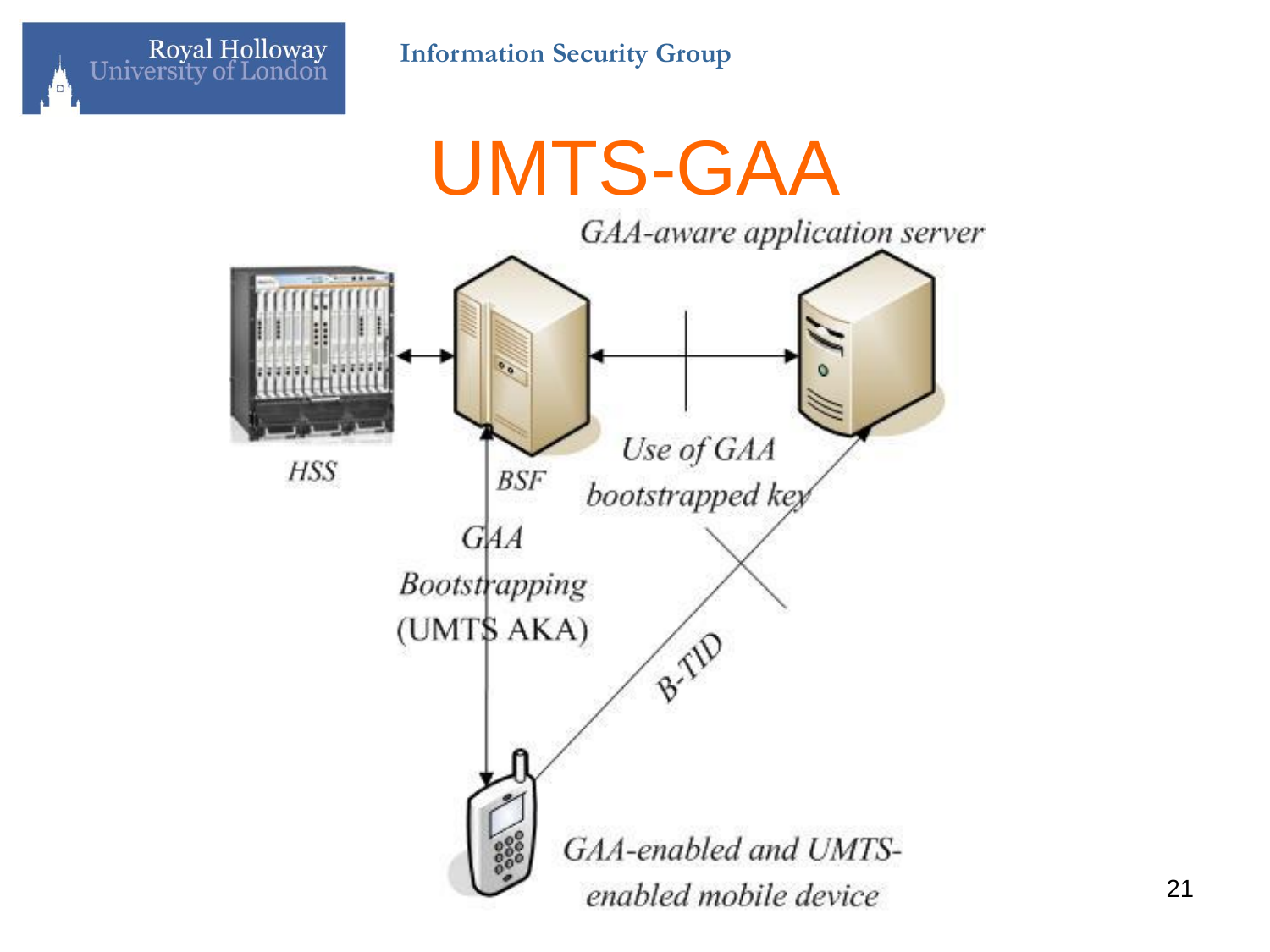## Session key derivation

• In use of bootstrapped keys:

**Royal Holloway** 

*SK*=*f*(*MK*, RAND, mobile-ID, server-ID, app-ID,…)

• RAND is the value used in the UMTS AKA protocol (functions as a random challenge in the protocol).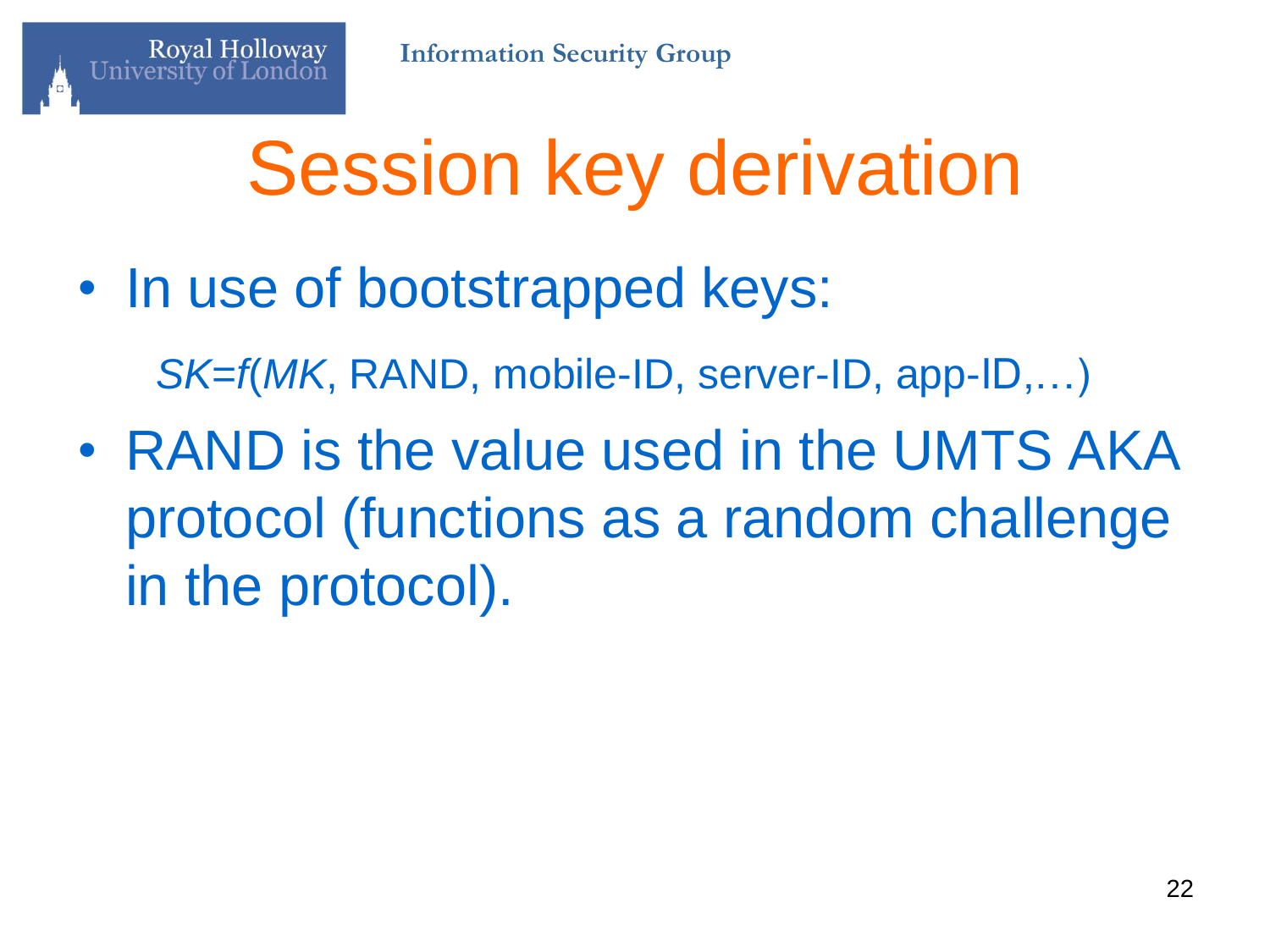

## **Contents**

- Security infrastructures
- GAA
- UMTS-GAA
- TC-GAA
- Applying GAA variants
- Conclusions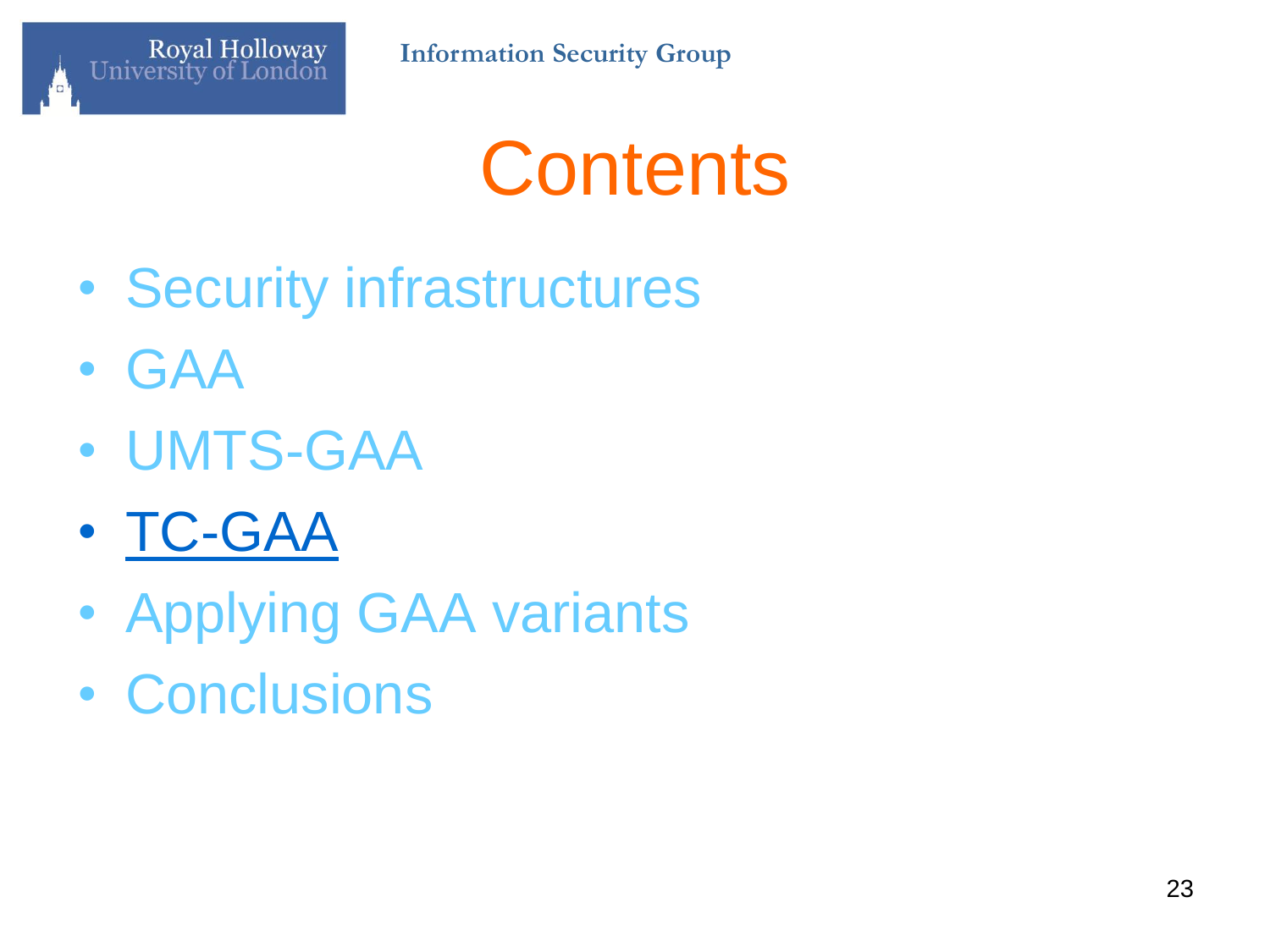#### TC – a universal security infrastructure?

- Trusted computing provides another security infrastructure.
- Every PC owner will have a crypto-capable PC, with an asymmetric key pair in their TPM and a public key certificate for the public key.
- Moreover, the TPM is capable of generating signature key pairs on demand, of using generated private keys to sign arbitrary data, and of providing secure storage for private keys.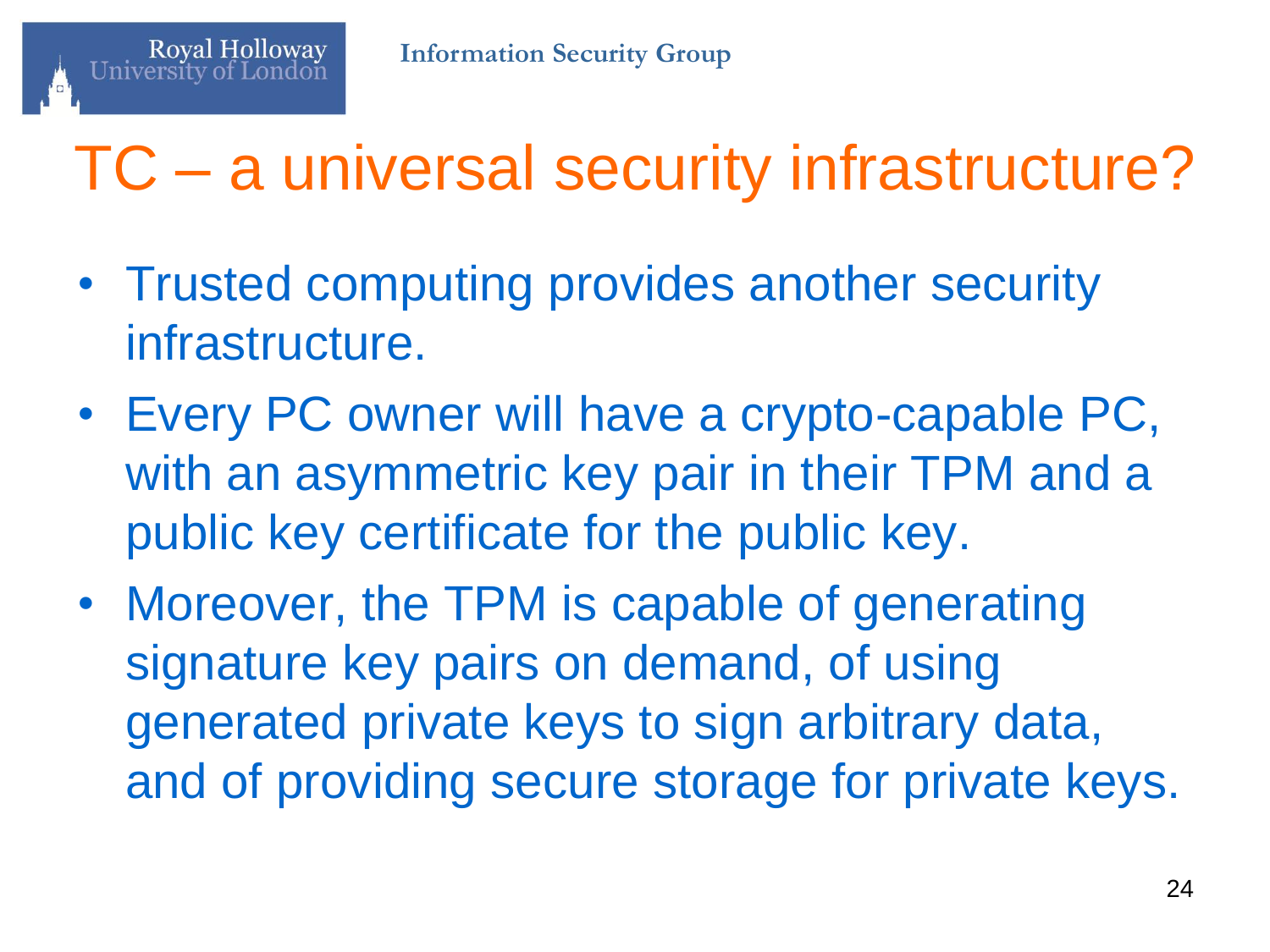## Possible problems

- The key pair provided in every TPM (when shipped to user) is not suitable for use as a general purpose key pair:
	- although it is an RSA key pair, it is intended for use as an encryption/decryption key pair;
	- the TPM does not enable its use for signing arbitrary data.
- The TPM is capable of generating an RSA key pair designed for signing (known as an AIK – Attestation Identity Key), and can also obtain an X.509 certificate for the public part of the AIK from an entity known as a Privacy-CA.
	- However, the private part of the AIK cannot be used to sign arbitrary data. 25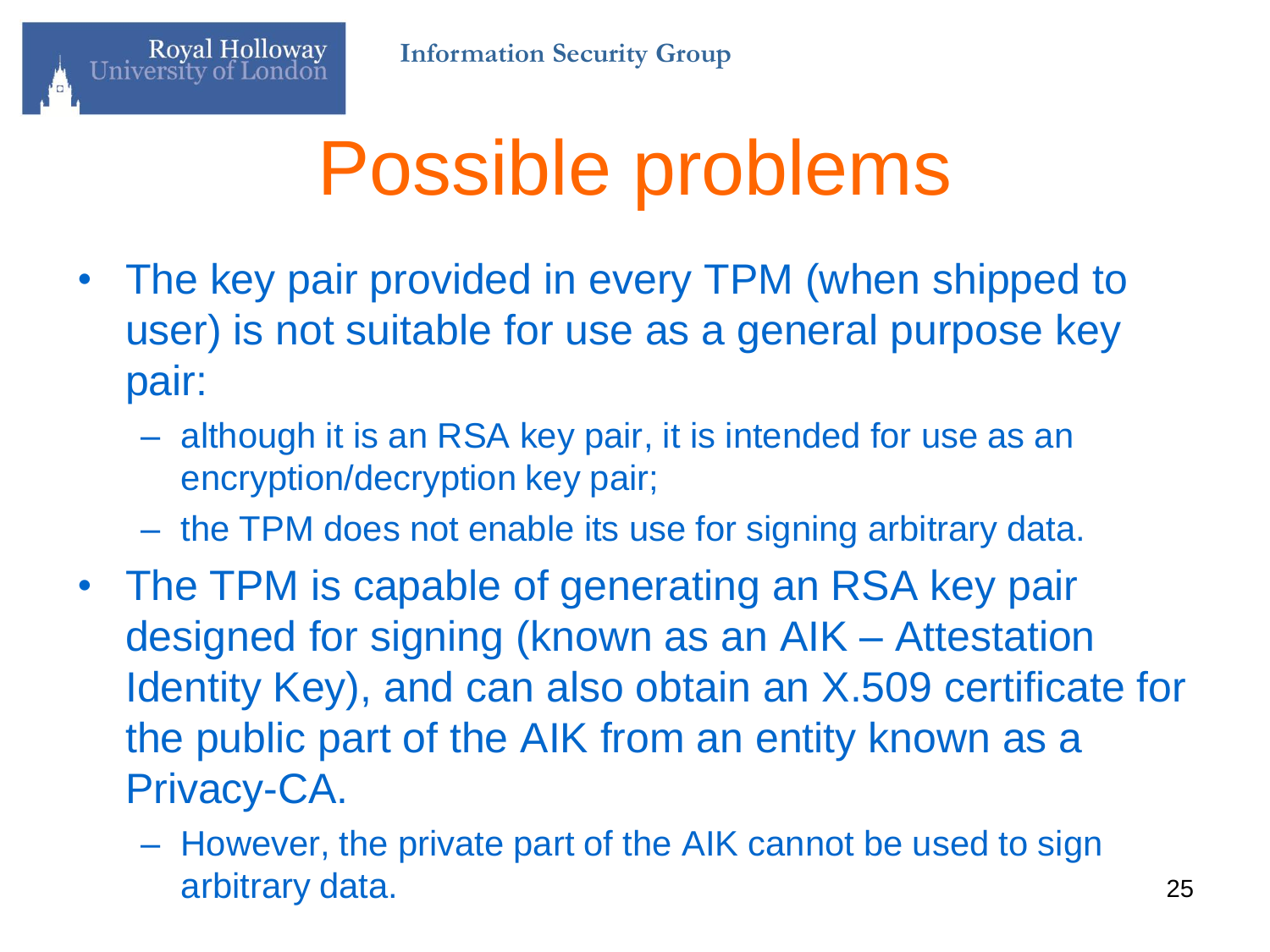## Solutions to problems

- Get the TPM to generate another signature key pair, and use an AIK to sign a 'certificate' for the public key.
- The private key of this key pair can be used to sign arbitrary data.
- This means that the PC now has a means of generating arbitrary numbers of signature key pairs (essentially automatically) and obtaining certificates for them.
- Only problems are:

**Royal Holloway** 

- There is a need to associate two certificates with each key pair (the Privacy-CA certificate for the public AIK, and the AIK-signed certificate for the public key in use);
- The AIK-signed certificate is not in the standard (X.509) format.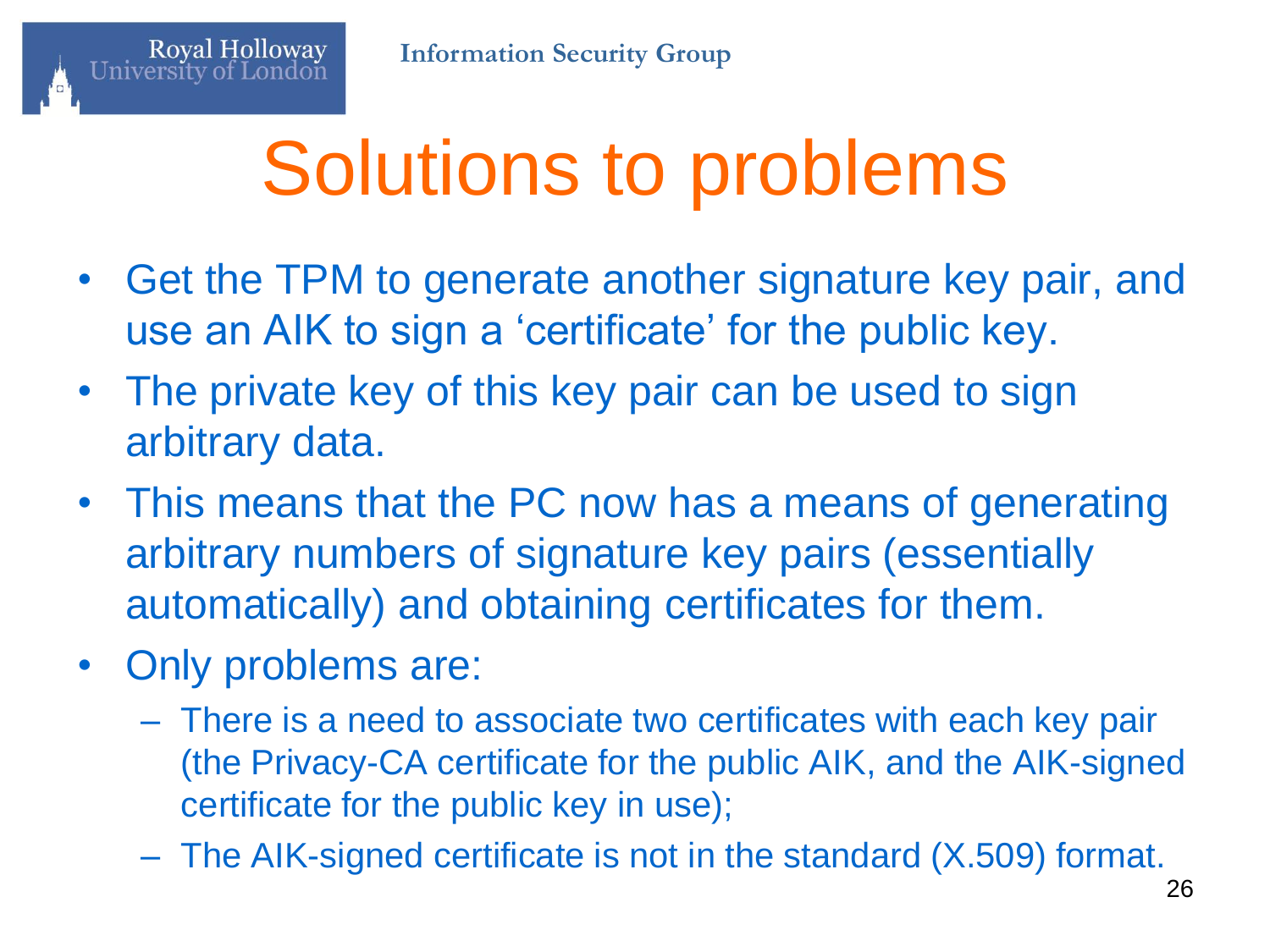## Certificate 'translation'

- A means of addressing these last two problems has been proposed by the TCG.
- Proposed special extension to PKCS#10 (PKCS#10 is a format for submitting certification requests to a CA).
- This extension (SKAE) allows a PC to submit a PCgenerated certificate (signed using AIK) for signature public key, with other evidence, as part of a cert request.
- CA verifies the certificate and evidence, and would then generate a new certificate for the PC public key.
- All these processes could be performed by a Java applet, which would give the PC user a secure and automatic means of joining a global PKI.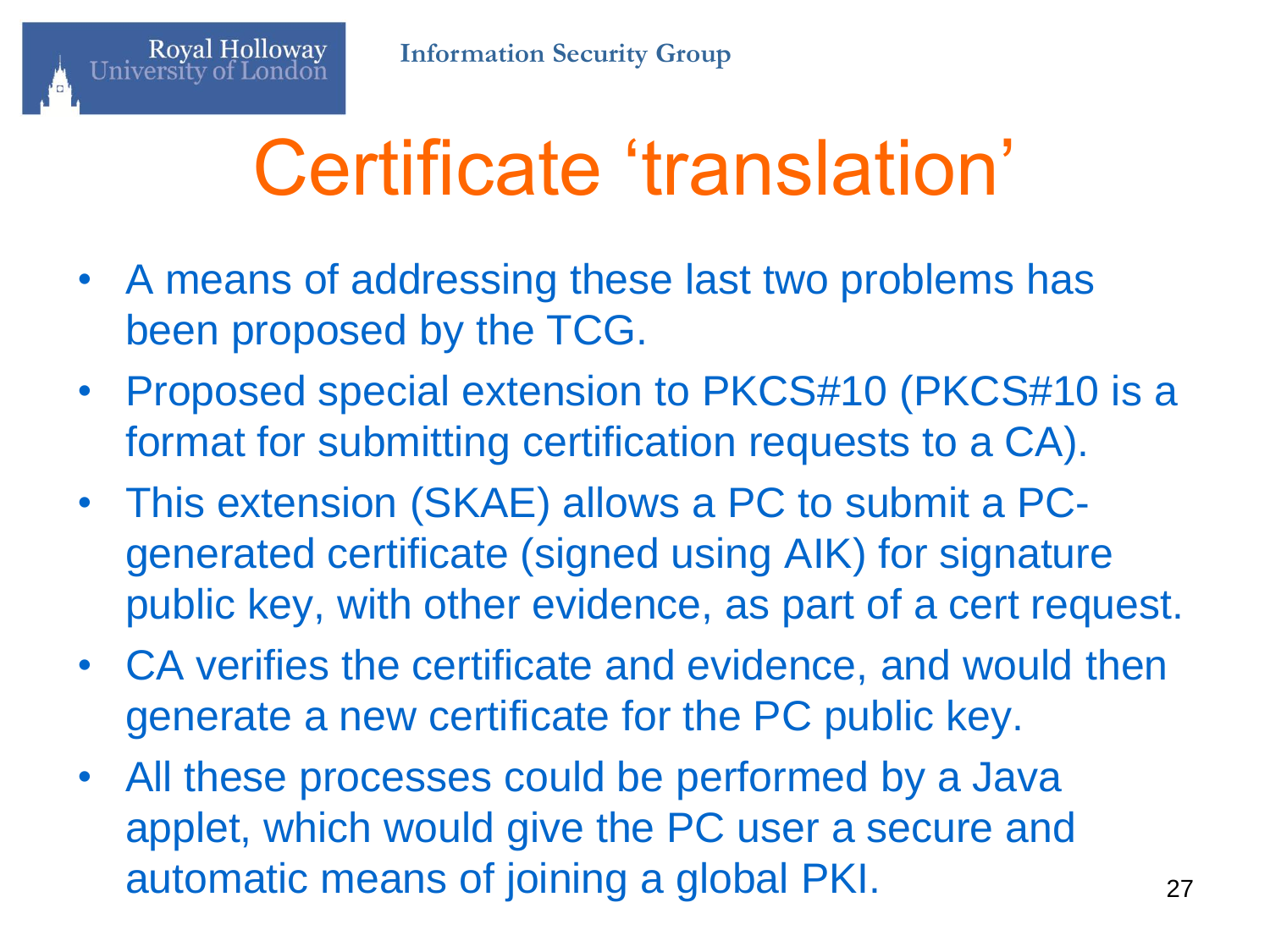

#### Example 1 : SSL client side authentication

- Currently, SSL is only used for unilateral authentication i.e. of the server to the client, mainly because client PCs typically do not have key pairs and certificates.
- Precisely the procedure just described could give a means for a PC user to acquire a signature key pair and a public key certificate in order to support SSL client side authentication.
- This is described in greater detail in:
	- A. Alsaid and C. J. Mitchell, 'Preventing phishing attacks using trusted computing technology', in Proc. INC 2006, 6th International Network Conf., Plymouth, July 2006, pp.221-228.
- Related work, including implementations, has been conducted by the OpenTC project. 28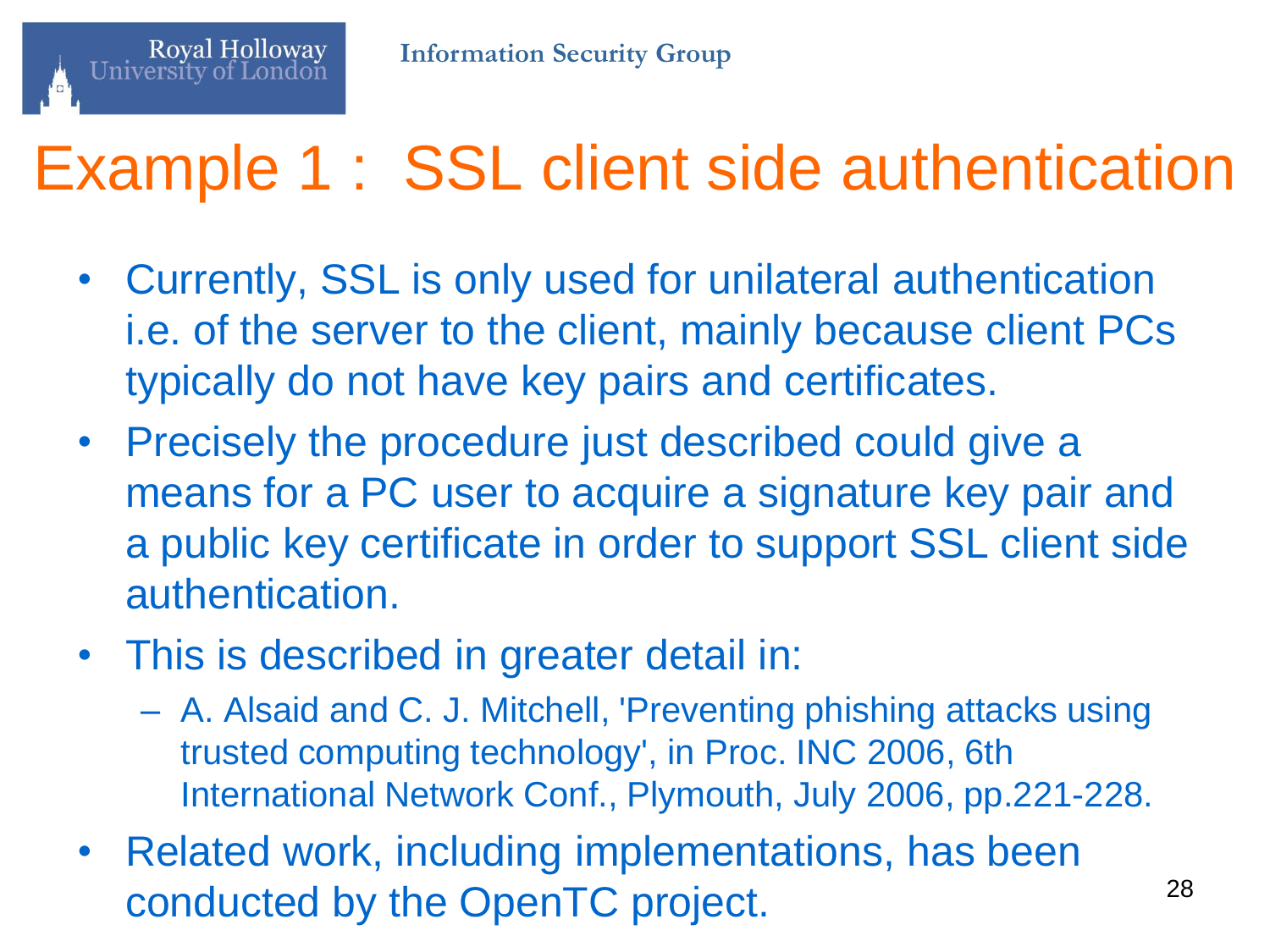

#### Example 2: Secure PC-based electronic signatures

- A considerable amount of work has gone into developing legislative and commercial frameworks for electronic signatures.
- However, such frameworks typically require a cumbersome registration procedure for users, and also some means of storing private keys securely.
- The possibility exists that, with the aid of the TPM in a PC, the PC itself can become a trusted platform for the implementation of a personal electronic signature capability, since it can provide the secure storage and also automatically perform the registration procedures.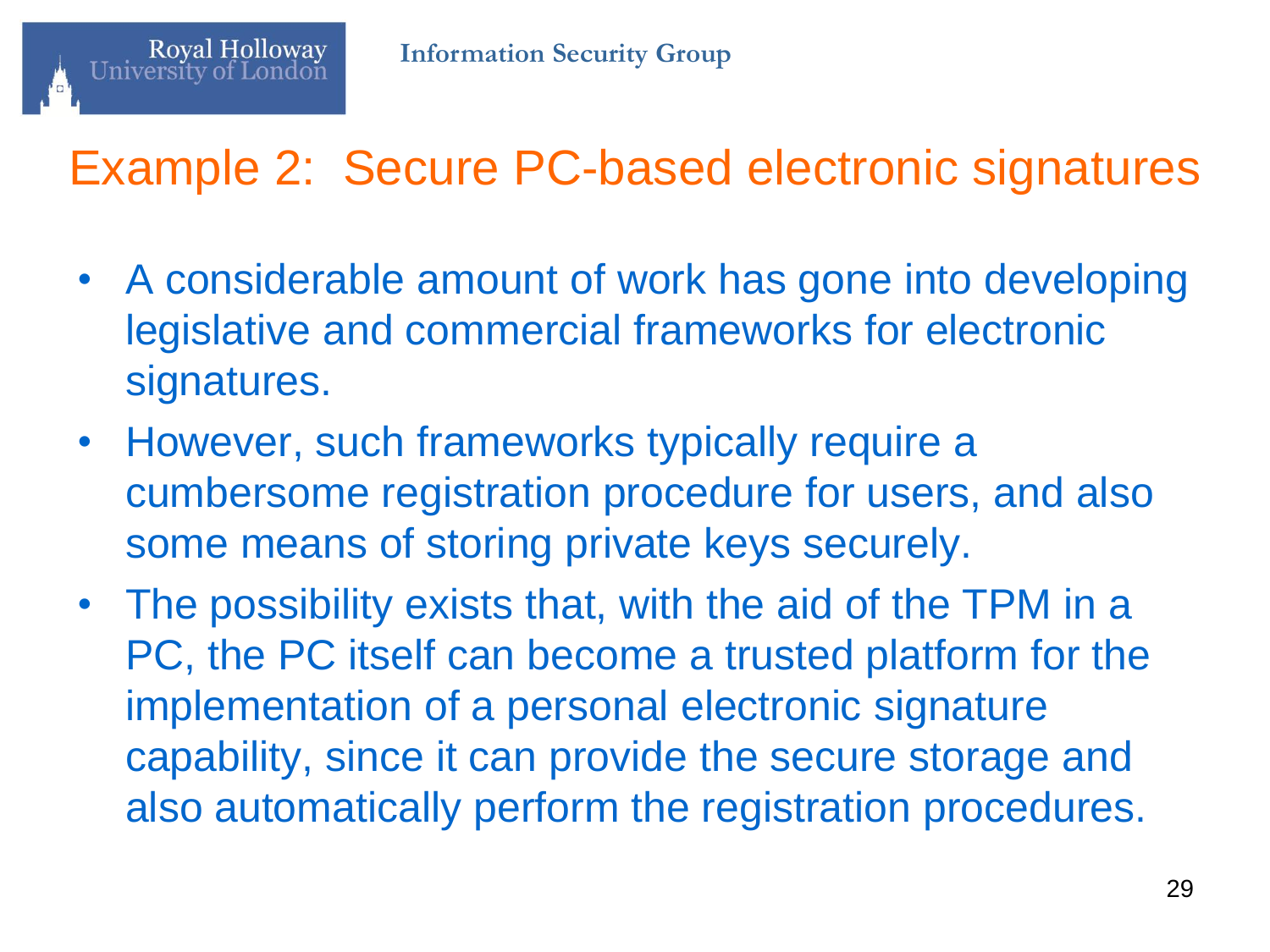## Portability and privacy issues

- The problem remains that PCs are not typically in oneone correspondence with human users.
- Users have multiple PCs (transferring secrets between TPMs is difficult), and PCs may have multiple users.
- In the latter case. issues may arise in holding a single user accountable for the behaviour of a PC.
- However, TPMs are 'owned' by a single user, which typically means that only one individual will be able to use the TPM-protected keys.
- If users want multiple 'unlinkable' identities, TPM can generate new key pairs. (Privacy-preserving certification and use of cryptography is key feature of TCG specs.). <sup>30</sup>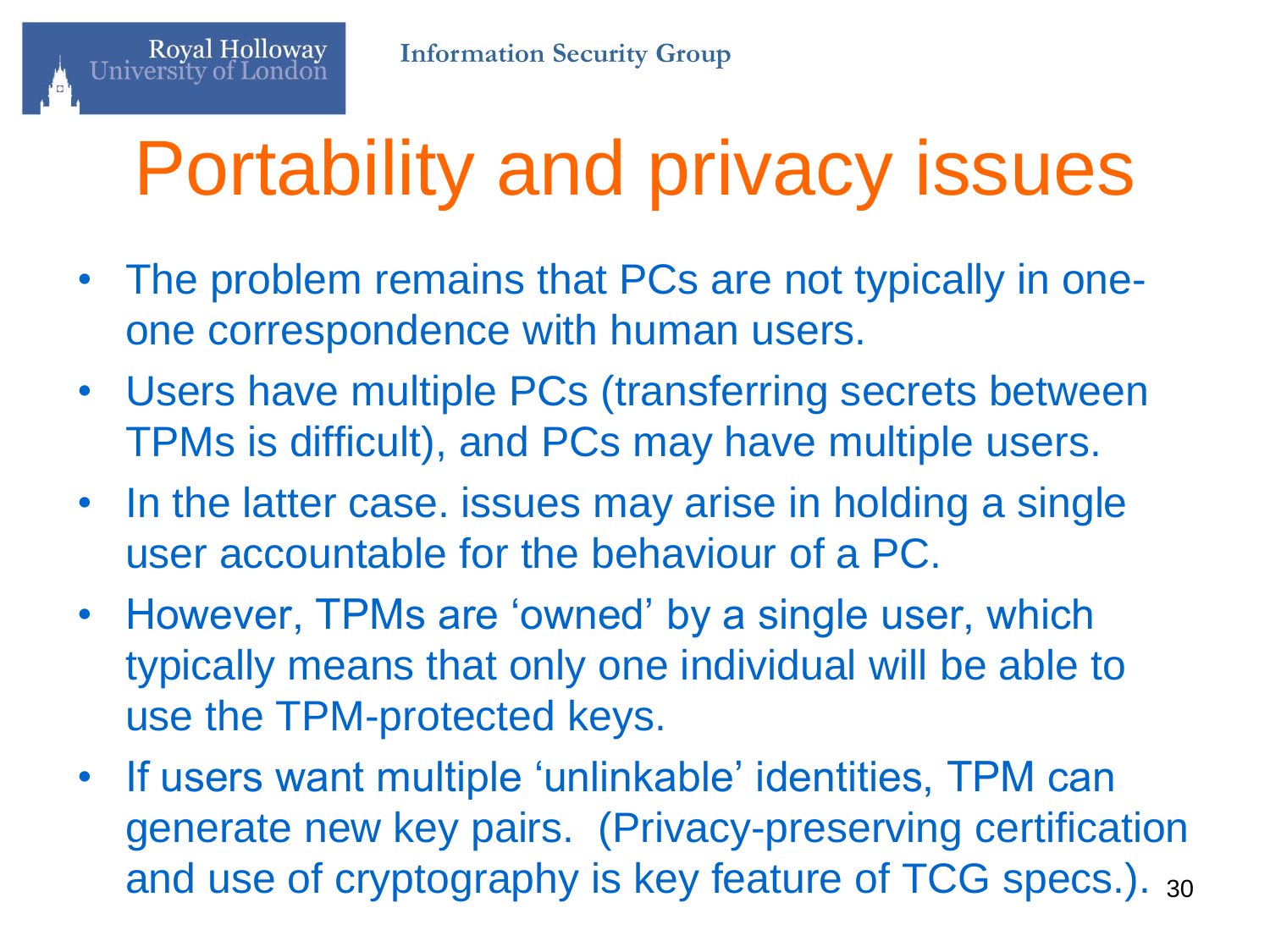## Using the TC infrastructure directly

- It is perfectly possible to design applications building directly on the trusted computing infrastructure.
- Substantial literature now exists.
- However, secure application protocols are non-trivial to design.
- Trust relationships can be very unclear.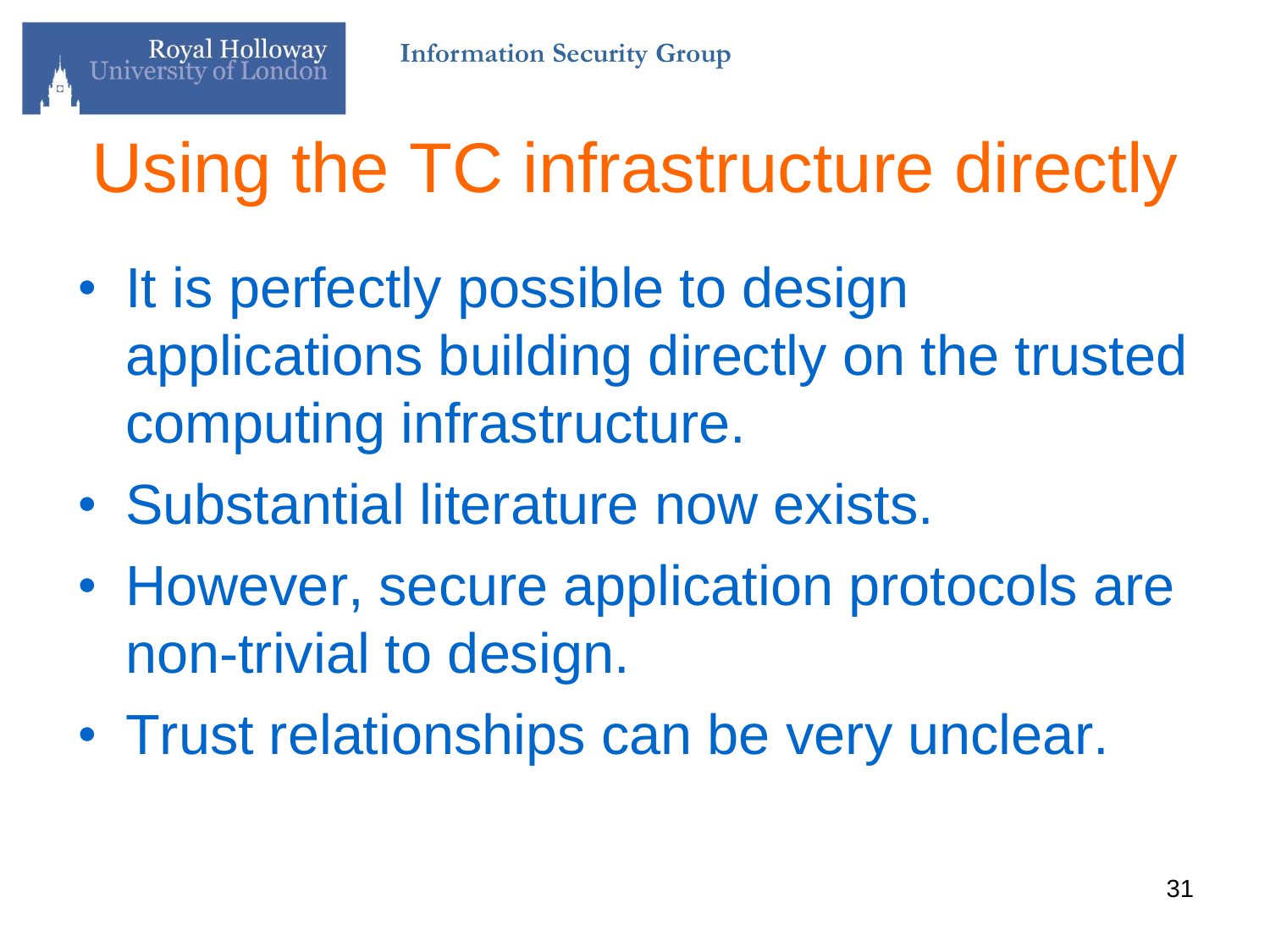## Third party support

- We propose the creation of a GAA-like third party based service to enable the provision of security services building on the TC infrastructure.
- The definition of standard security services, e.g. for key establishment, will enable the TC infrastructure to be exploited in a simple and uniform way.
- It will also provide an opportunity for trusted computing aware third parties to provide novel security services. 32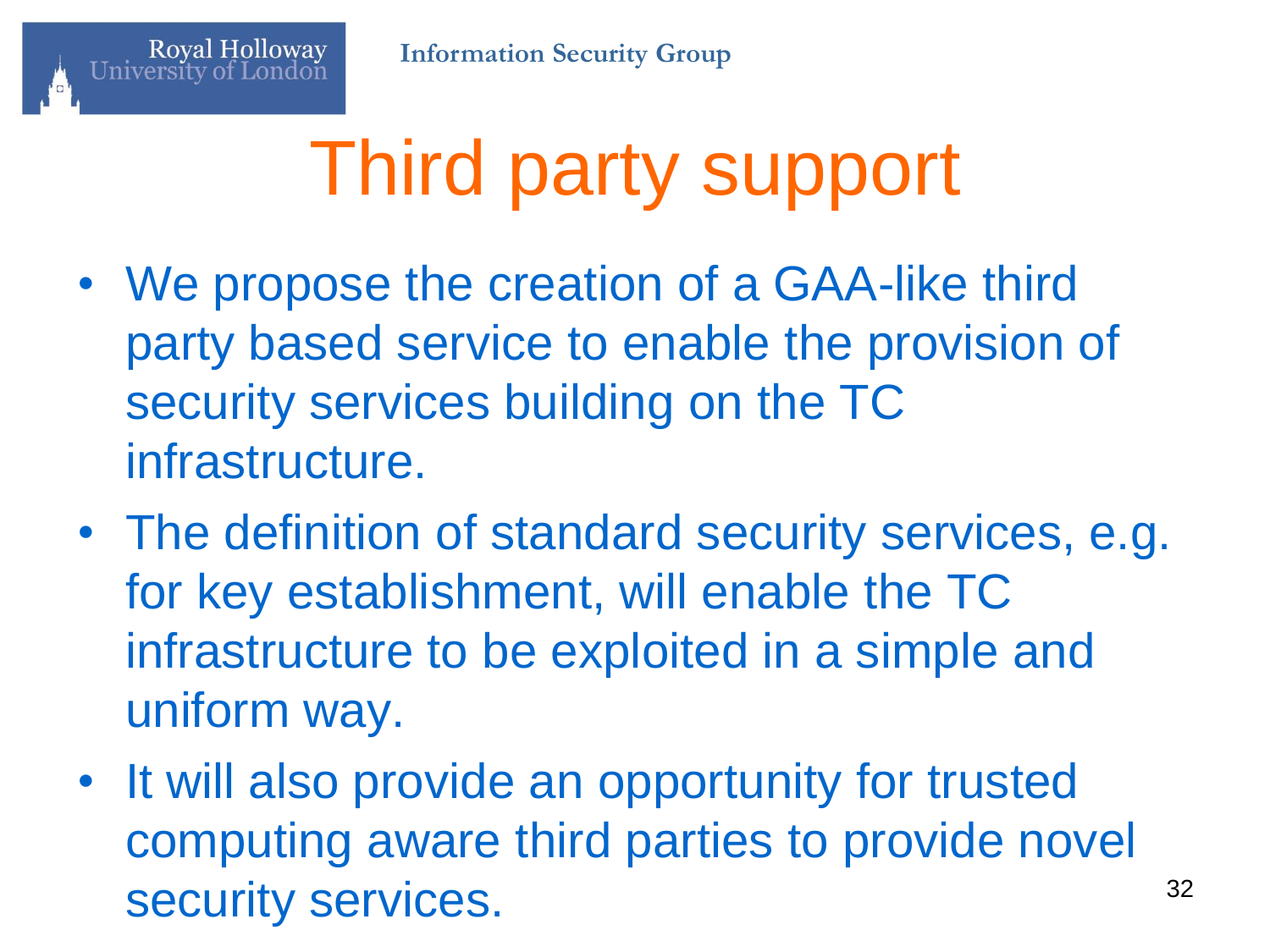## Using the GAA architecture

• We have designed a version of GAA (which we call **TC-GAA**) which enables TC to be used to provide generic security services in a simple and uniform way.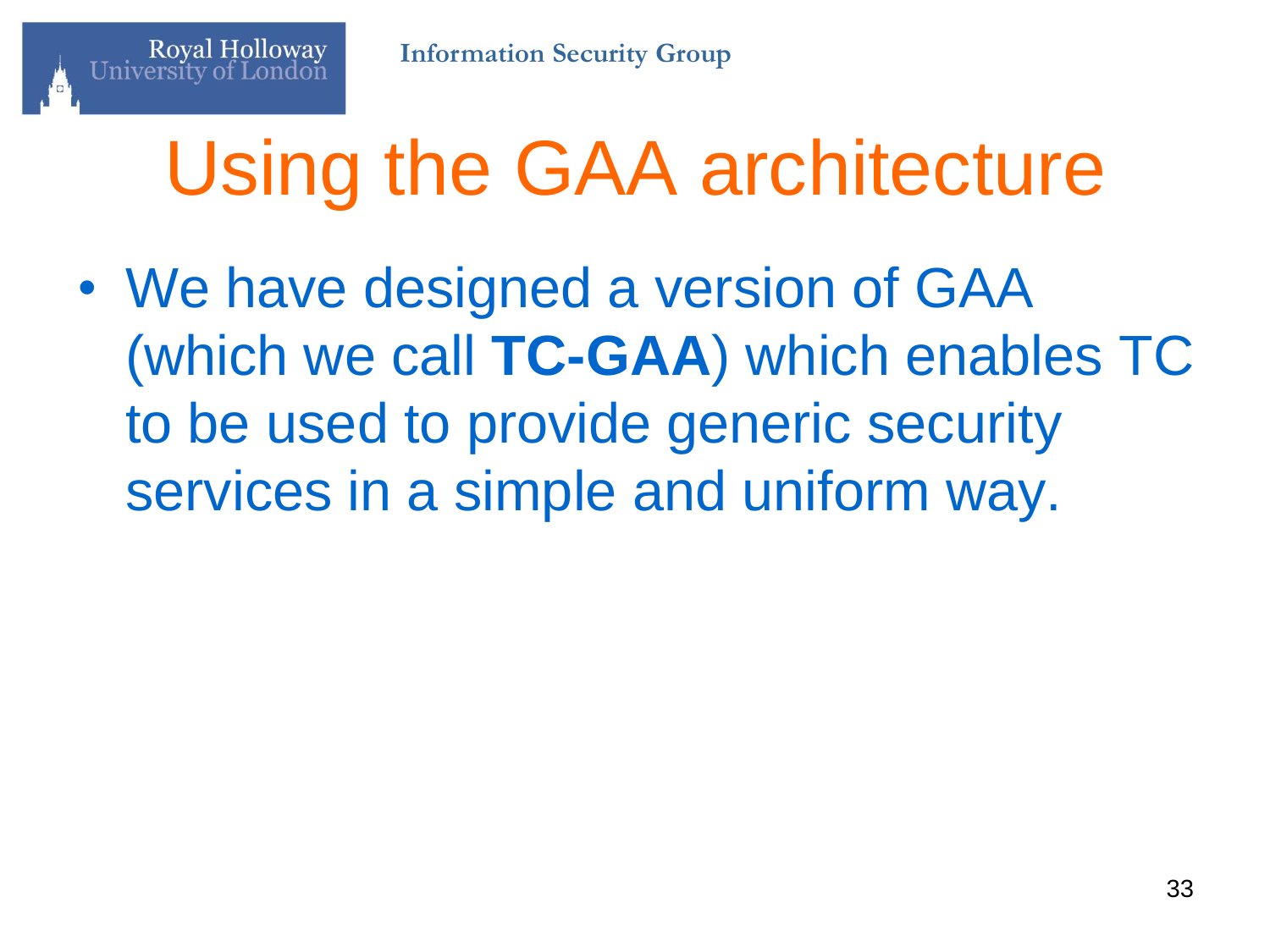

TC-GAA

GAA-aware application server

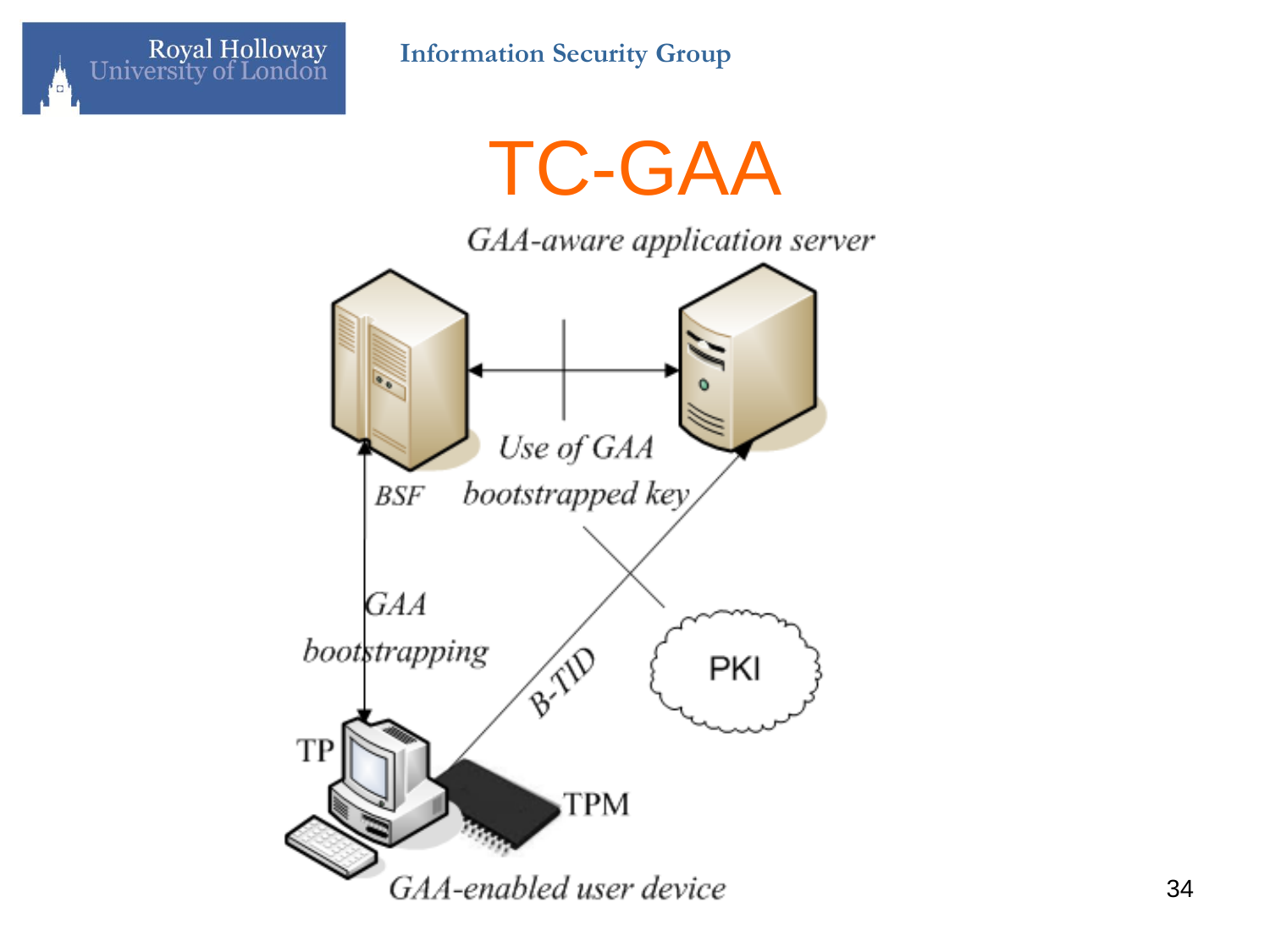## TC-GAA – a sketch

- The TPM on the client machine is instructed to generate a new encryption key pair.
- The public key is then signed (certified) by the TPM using a previously generated Attestation Identity Key (AIK).
- The newly generated certificate is now sent to the BSF along with a previously generated Privacy-CA-generated certificate for the AIK public key.
- After verifying the two certificates, the BSF generates an *MK*, encrypts it using the TPM-generated public key, and ships it back to the TPM.
- This complete the TC-GAA bootstrapping procedure. <sub>35</sub>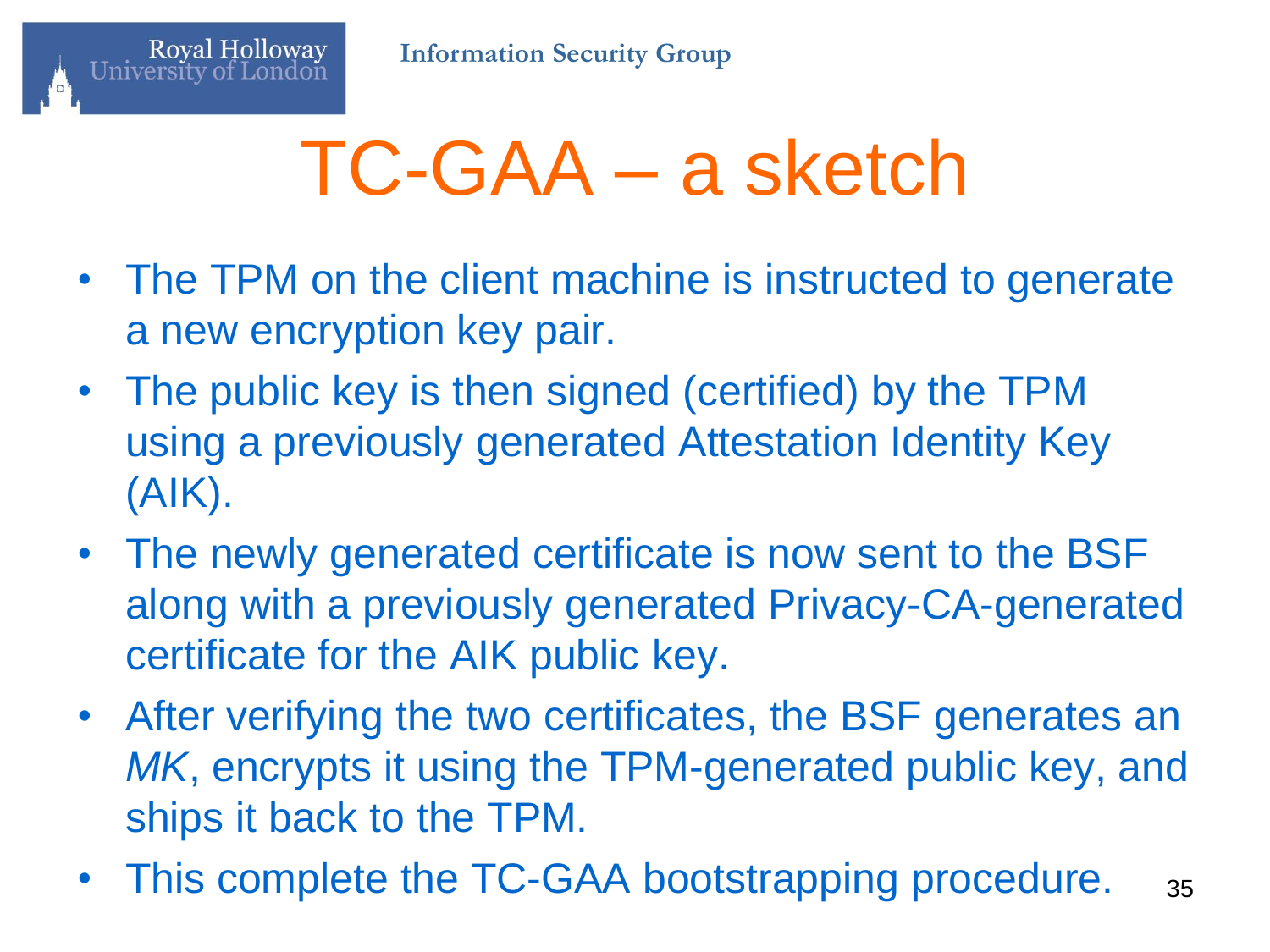## TC-GAA properties

- Note that the derivation of *SK* can be very similar to the generic case.
- It is interesting to observe that, unlike UMTS-GAA, the 'issuer' of the TPM is not actively involved.
- Any TTP can function as the BSF without a trust relationship with a further third party.
- This enhances the privacy properties.
- This advantage results from building GAA on asymmetric crypto rather than shared secrets.  $_{36}$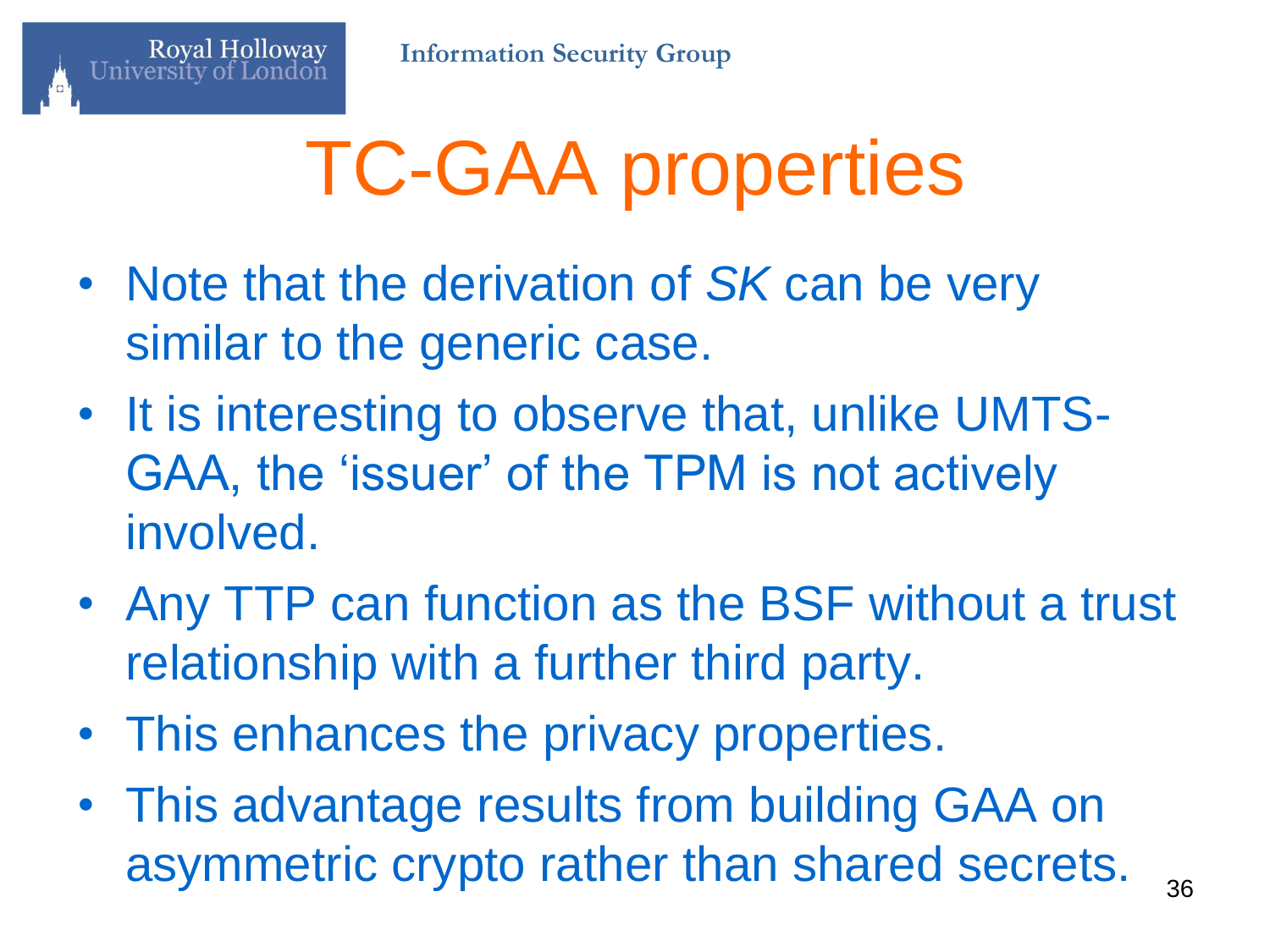## GAA as a general framework

- GAA was originally designed to provide a way of exploiting the mobile phone security infrastructure.
- We have shown how it can be used to build on the TC infrastructure.
- Could also be used as a framework for providing general purpose security services building on other pre-existing security infrastructures.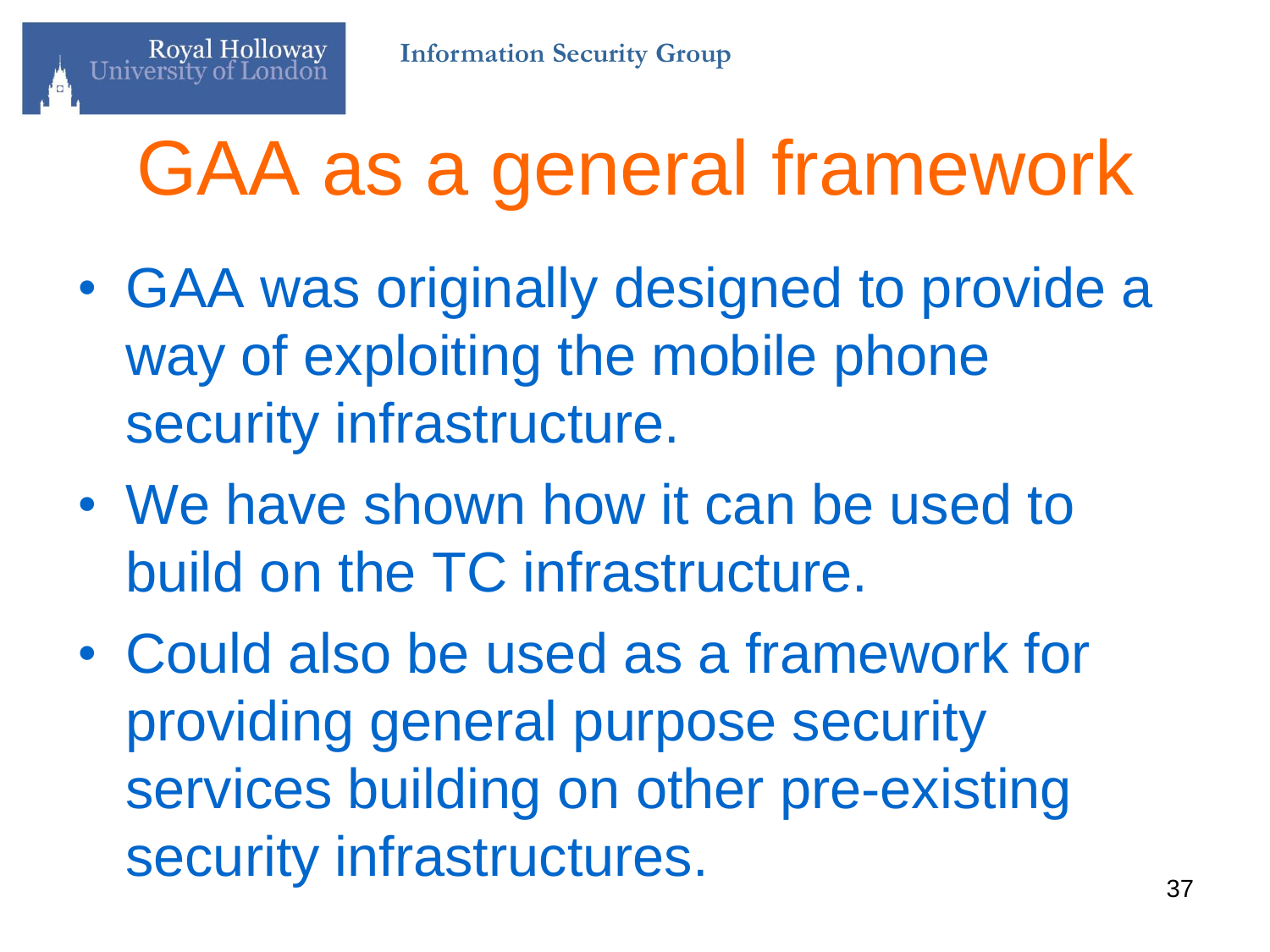## EMV-GAA (sketch)

- A further existing security infrastructure which could be used as the basis of a GAA service is the 'chip and PIN' infrastructure.
- Every EMV card shares a (unique) secret key with the card issuing bank.
- This suggests something very similar to UMTS-GAA could be designed, with the card issuer taking the role of the HSS.
- The user would need a card reader and an appropriate PC application.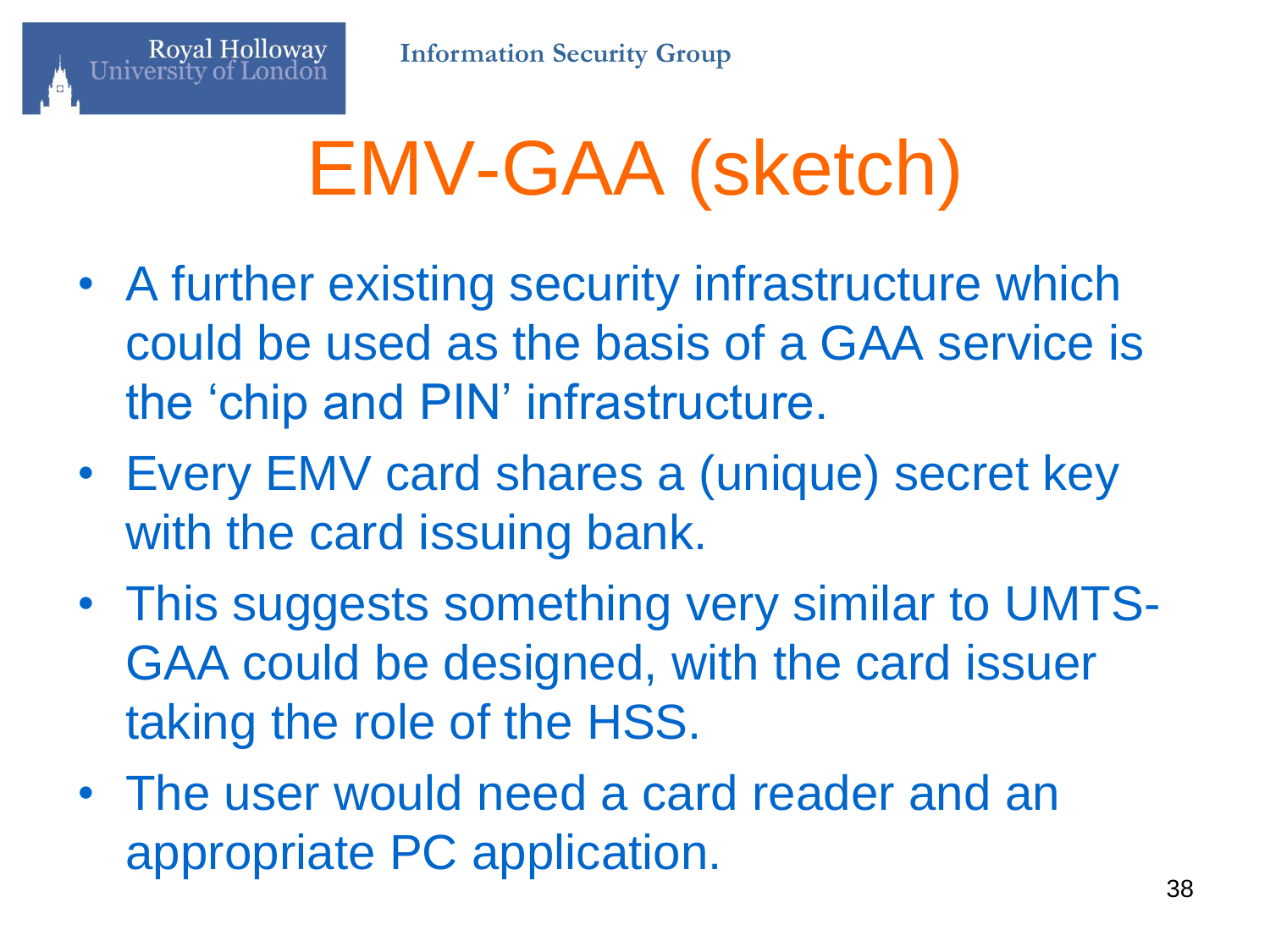

## EMV-GAA – further developments

- Some EMV cards (supporting CDA or DDA as opposed to the widely used SDA) possess an RSA key pair and a certificate chain for the public key.
- Such a card can be requested to compute a signature by any card reader.
- This could be used to support a more TC-like type of GAA.
- It could also function as the basis of something like a universal PKI.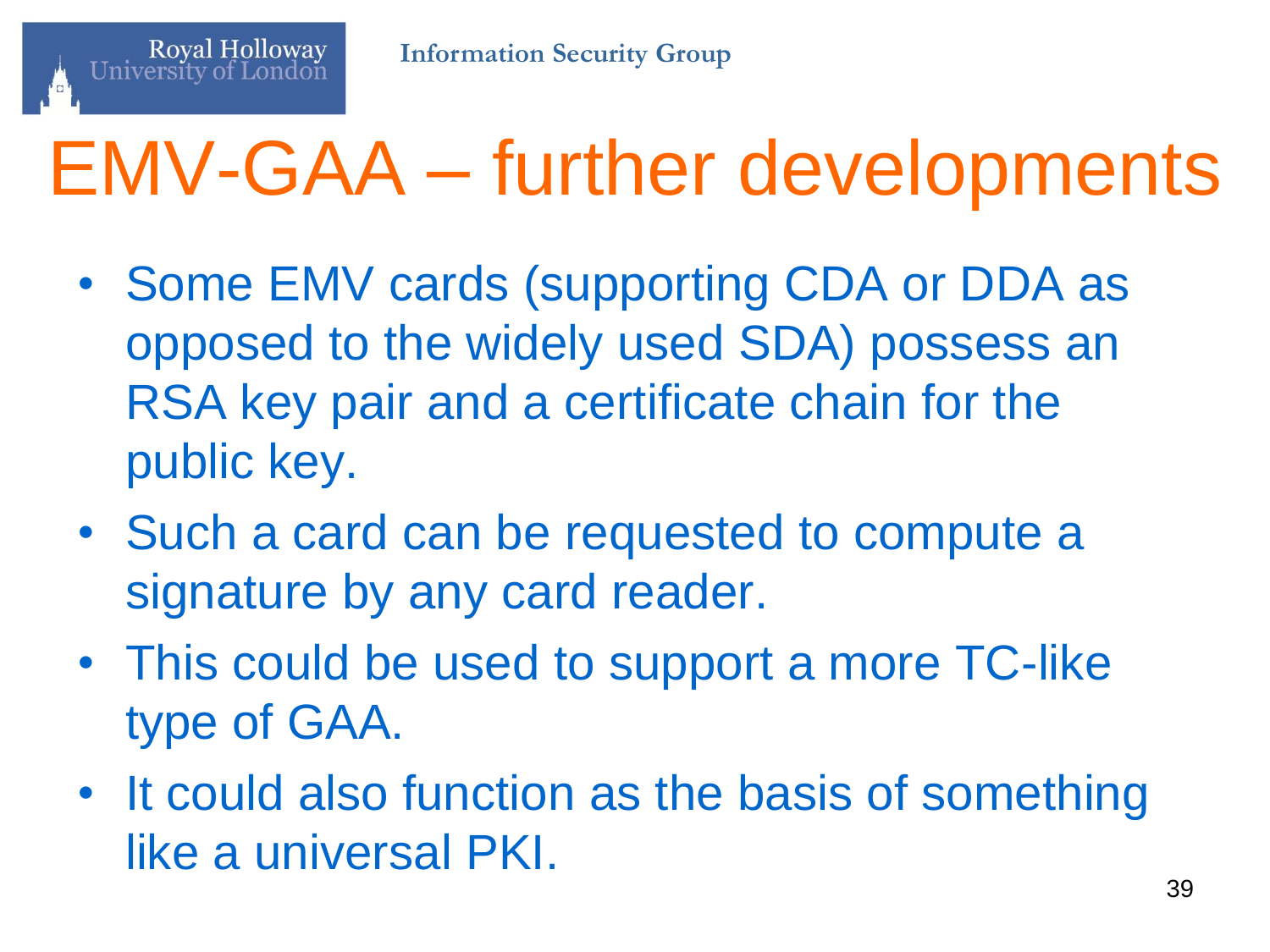

## **Contents**

- Security infrastructures
- GAA
- UMTS-GAA
- TC-GAA
- Applying GAA variants
- Conclusions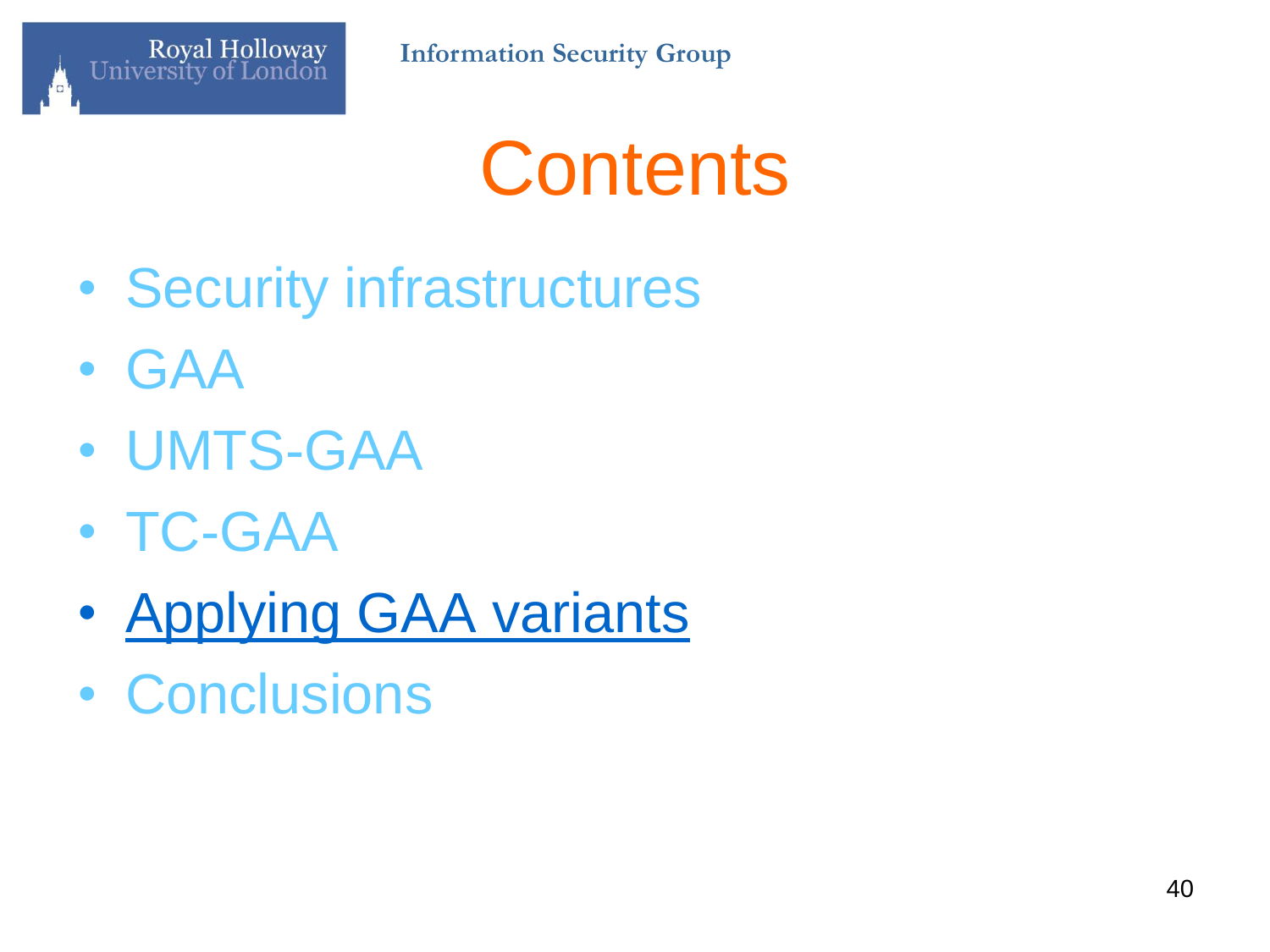## GAA-based one-time passwords

- We consider one possible application of TC-GAA, namely to enable the simple derivation of one-time passwords (OTPs).
- These passwords are based on a (potentially weak) long-term user password.
- The TC-GAA session key provides protection against brute force password searches.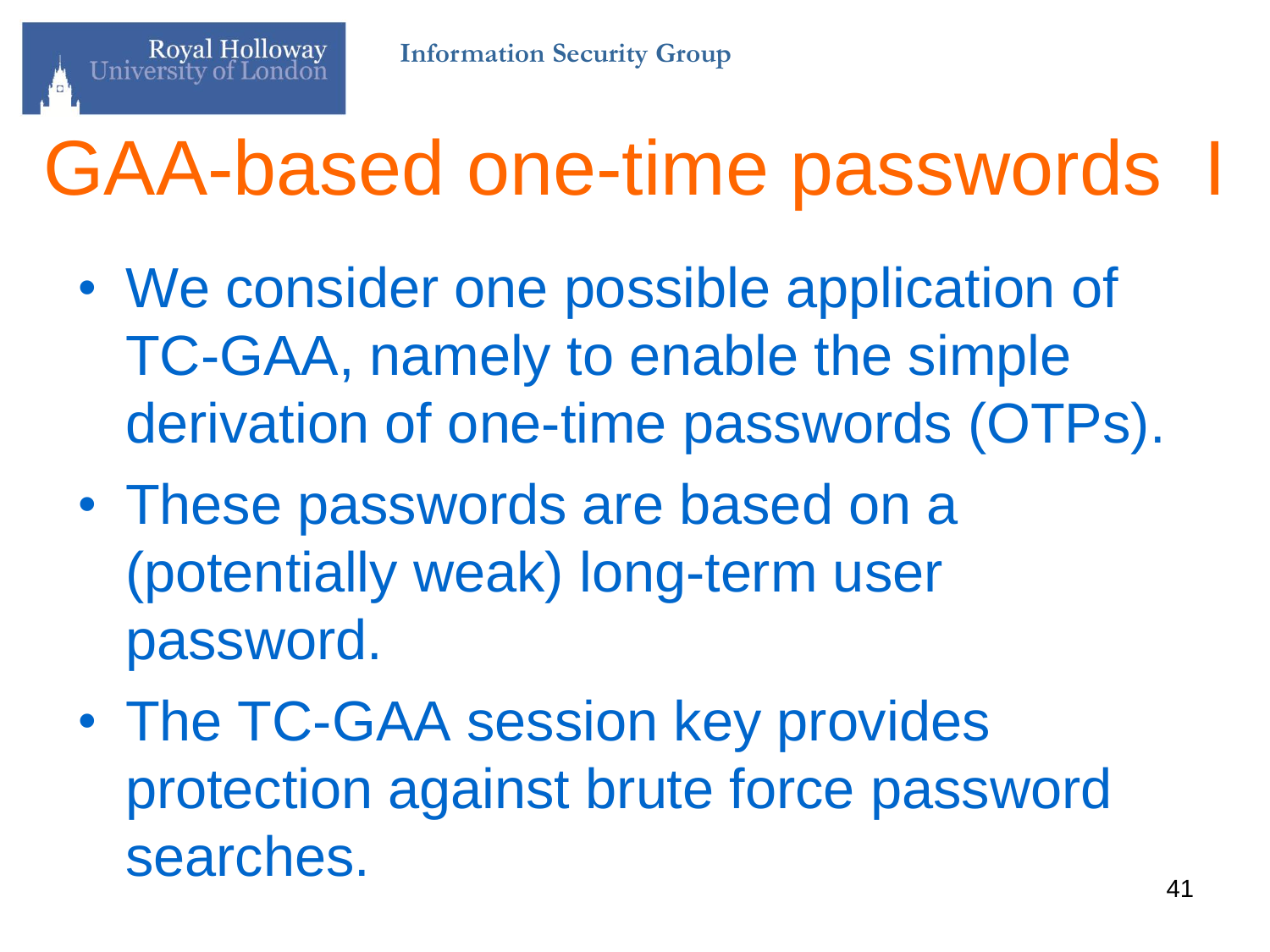## GAA-based one-time passwords II

- The OTP is computed as a function of the long-term user password and the short term application-specific session key.
- Compromise of the OTP does not enable a brute-force search for the password without knowledge of the session key.
- The TP used in the protocol does not need to be registered to the user – only needs to be trusted not to compromise the password. 42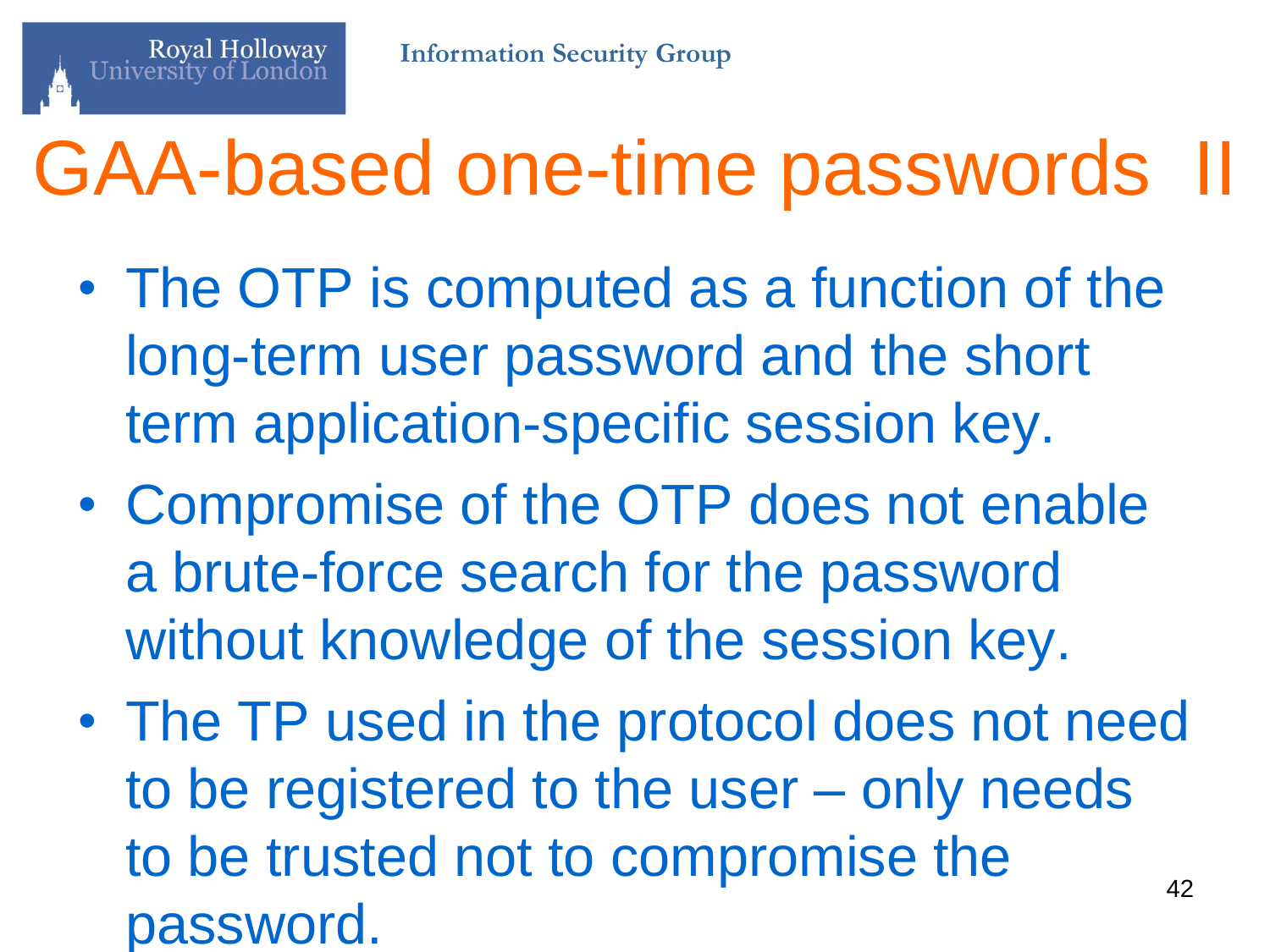

Royal Holloway

University of London

TC-GAA-OTP  $T \leftrightarrow BSF$ : bootstrap GAA credentials.  $U \rightarrow C$ : *username* and *pw*.  $C \leftrightarrow T$ : interact for a session key *SK*. C: computes  $otp = f(SK, pw)$ .  $U(C) \rightarrow S$ : *B-TID*, *username* and *otp*.  $S \leftrightarrow BSF$ : S fecthes SK and its lifetime.  $S$ : checks whether or not  $SK$  is valid; if so, S recomputes *otp* for authentication; if not,  $S$  discards the request.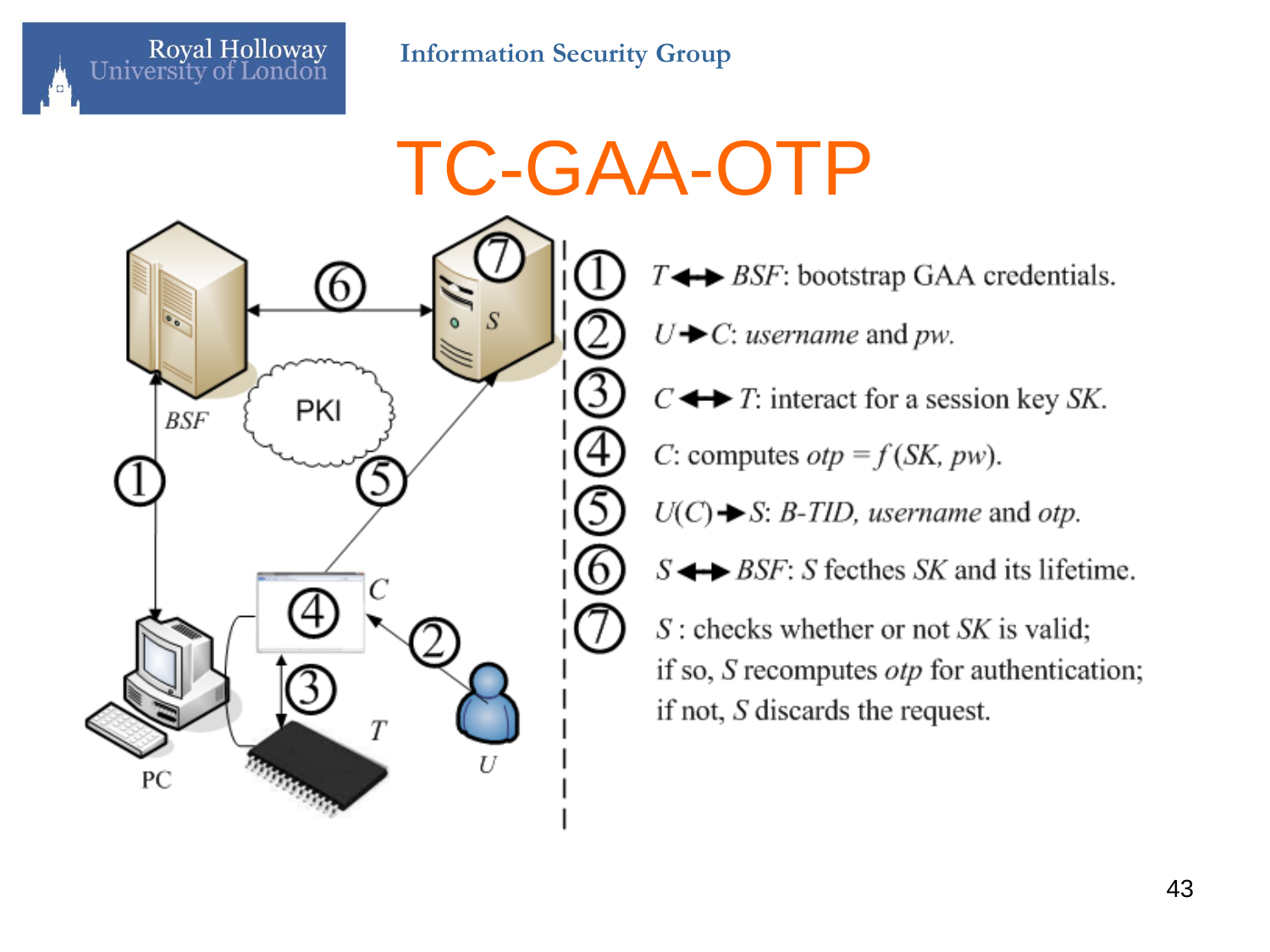## GAA OTP – other instantiations

- The notion of using a GAA session key to help generate an OTP from a long-term weak password applies to all instantiations of GAA.
- Indeed, in parallel work we have designed a series of simple OTP schemes using a GAA-enabled mobile phone.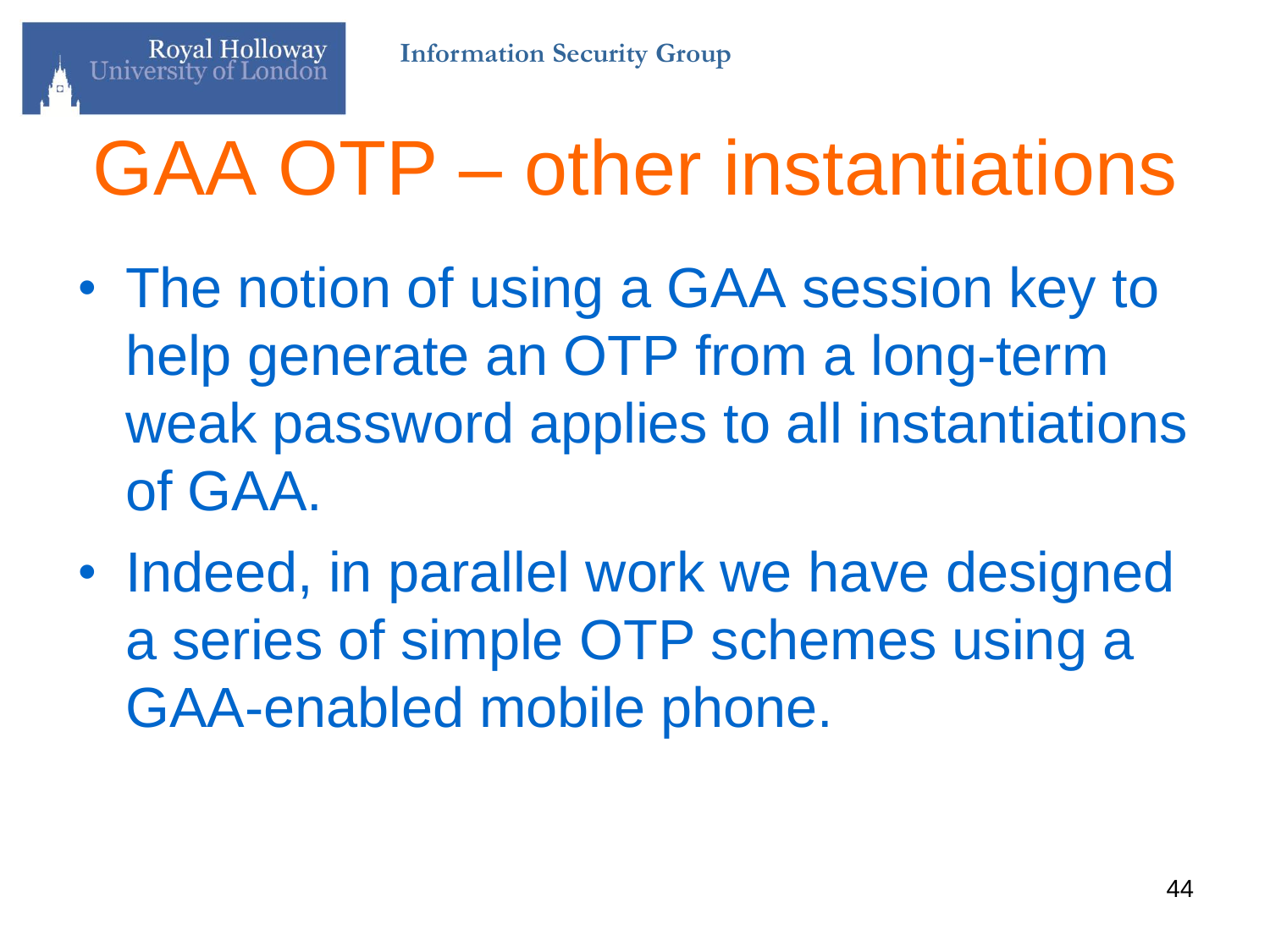**Royal Holloway** 

## GAA-based SSO

- We are also developing ways in which GAA could be used to build more general identity management solutions, including single sign-on schemes.
- Some work along these lines has already been standardised for UMTS-GAA, notably interoperation with CardSpace, OpenID and Liberty.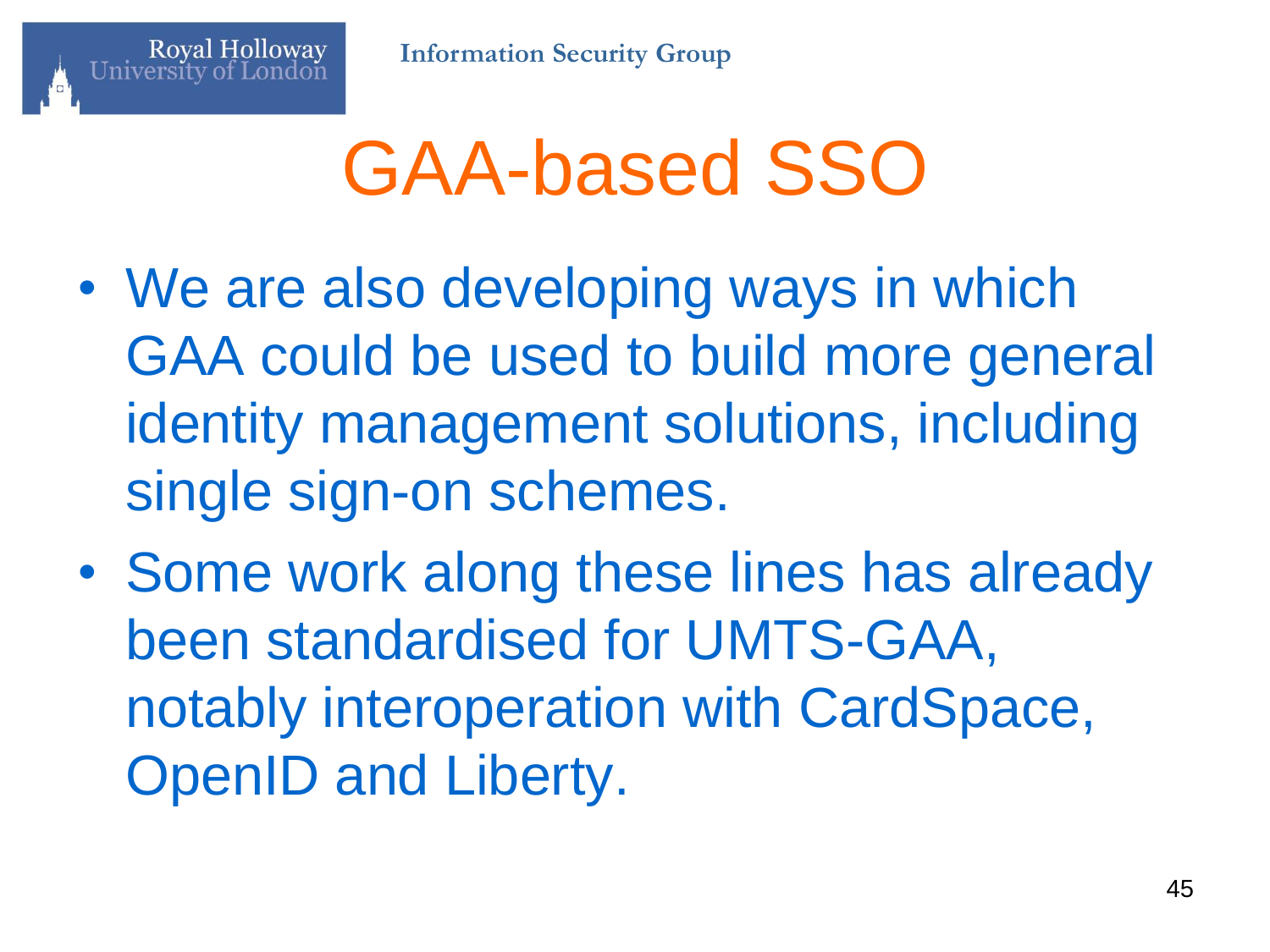

## **Contents**

- Security infrastructures
- GAA
- UMTS-GAA
- TC-GAA
- Applying GAA variants
- Conclusions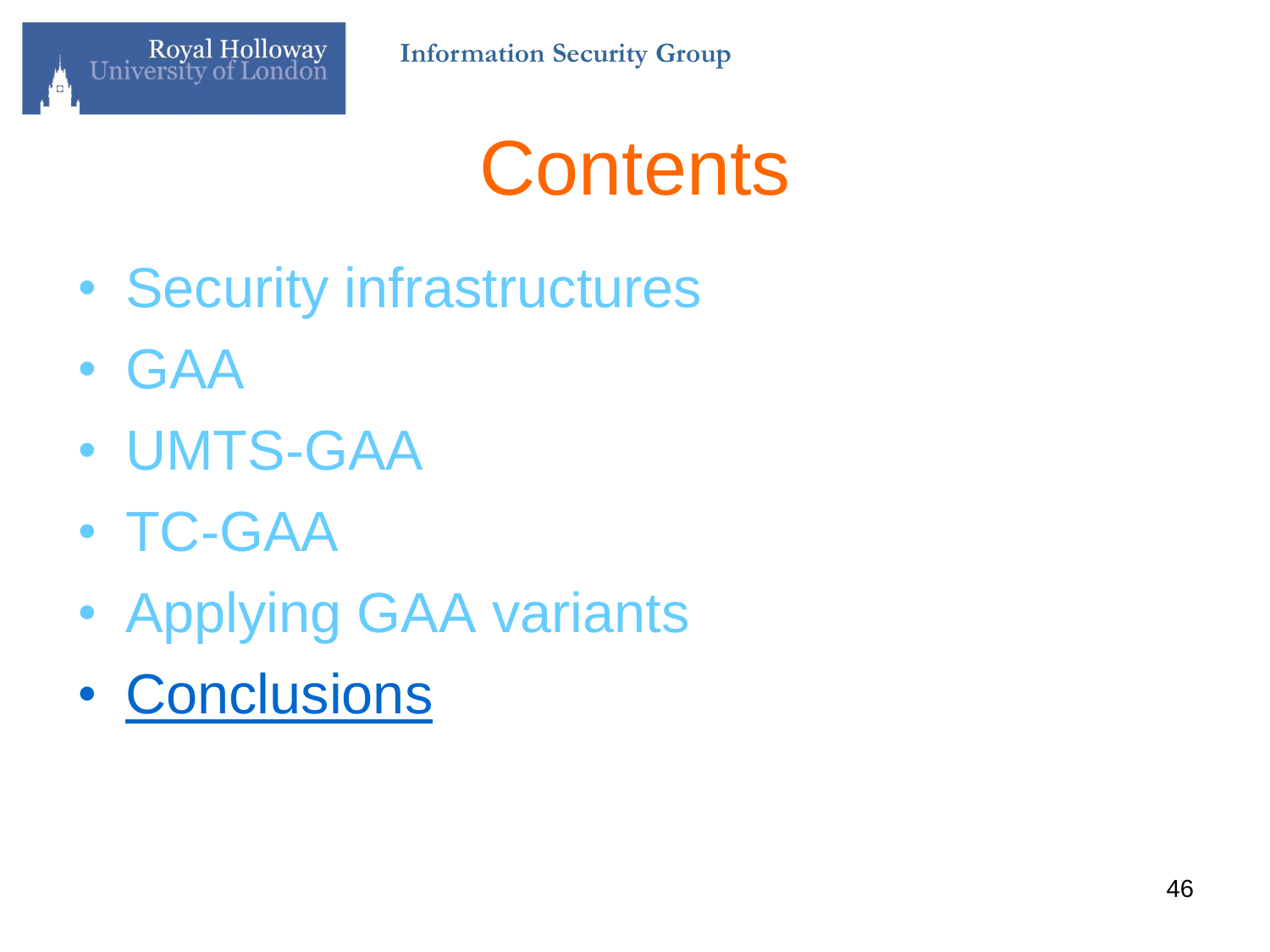## Building the TC infrastructure

- There is a major problem with rolling out trusted computing applications.
- The envisaged complex infrastructure does not yet exist.
- TC-GAA may help with providing the business case necessary for the emergence of the wide range of third party security services necessary to fully realise the goals of trusted computing.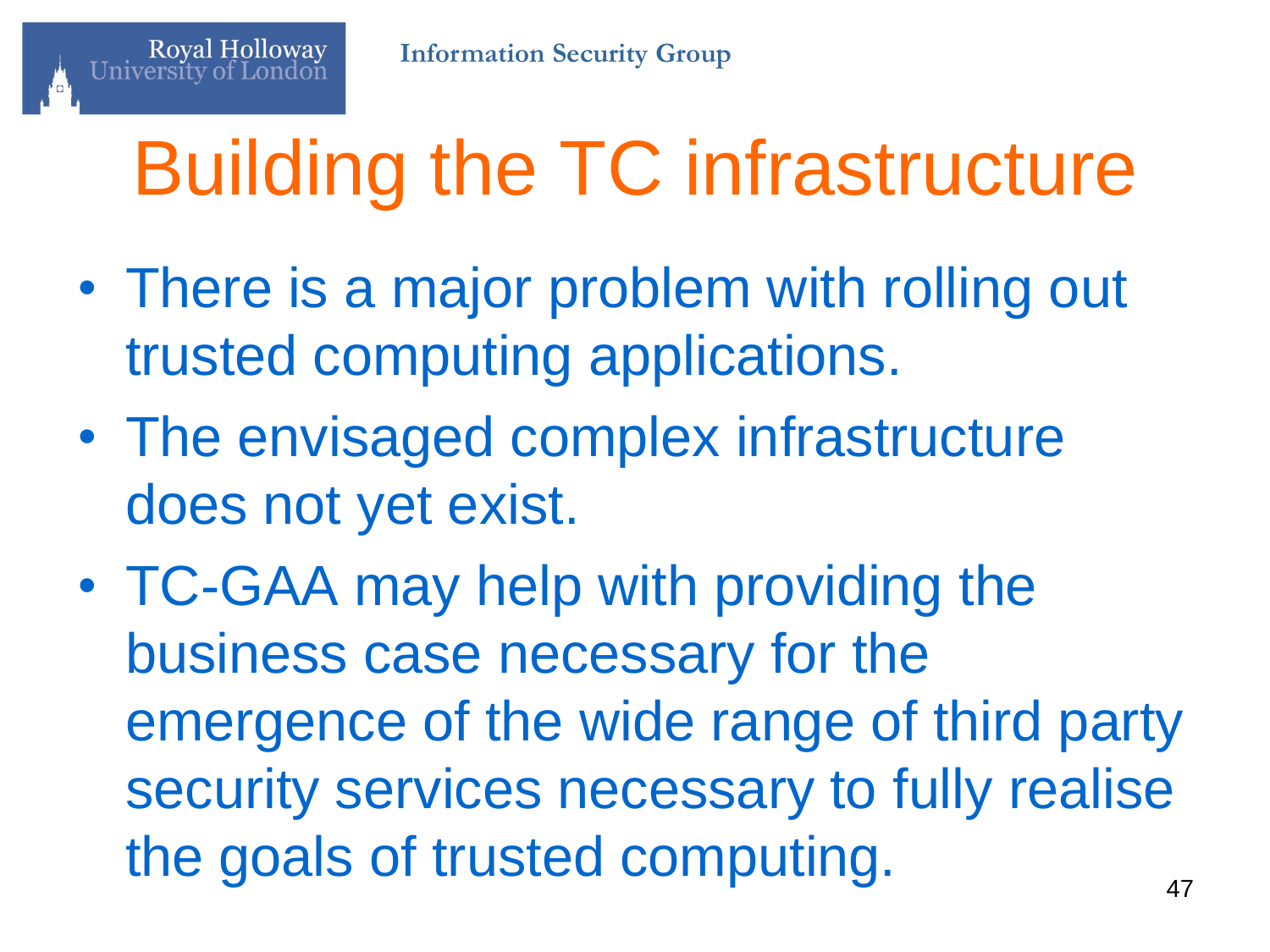## TPM.next

- The TC-GAA scheme we have proposed is built on the current generation of TPM (v1.2) functionality.
- A new set of TPM specifications (with working name TPM.next) is due to be released shortly.
- Whilst backwards compatible, these allow a richer range of functions, and may make certain tasks simpler.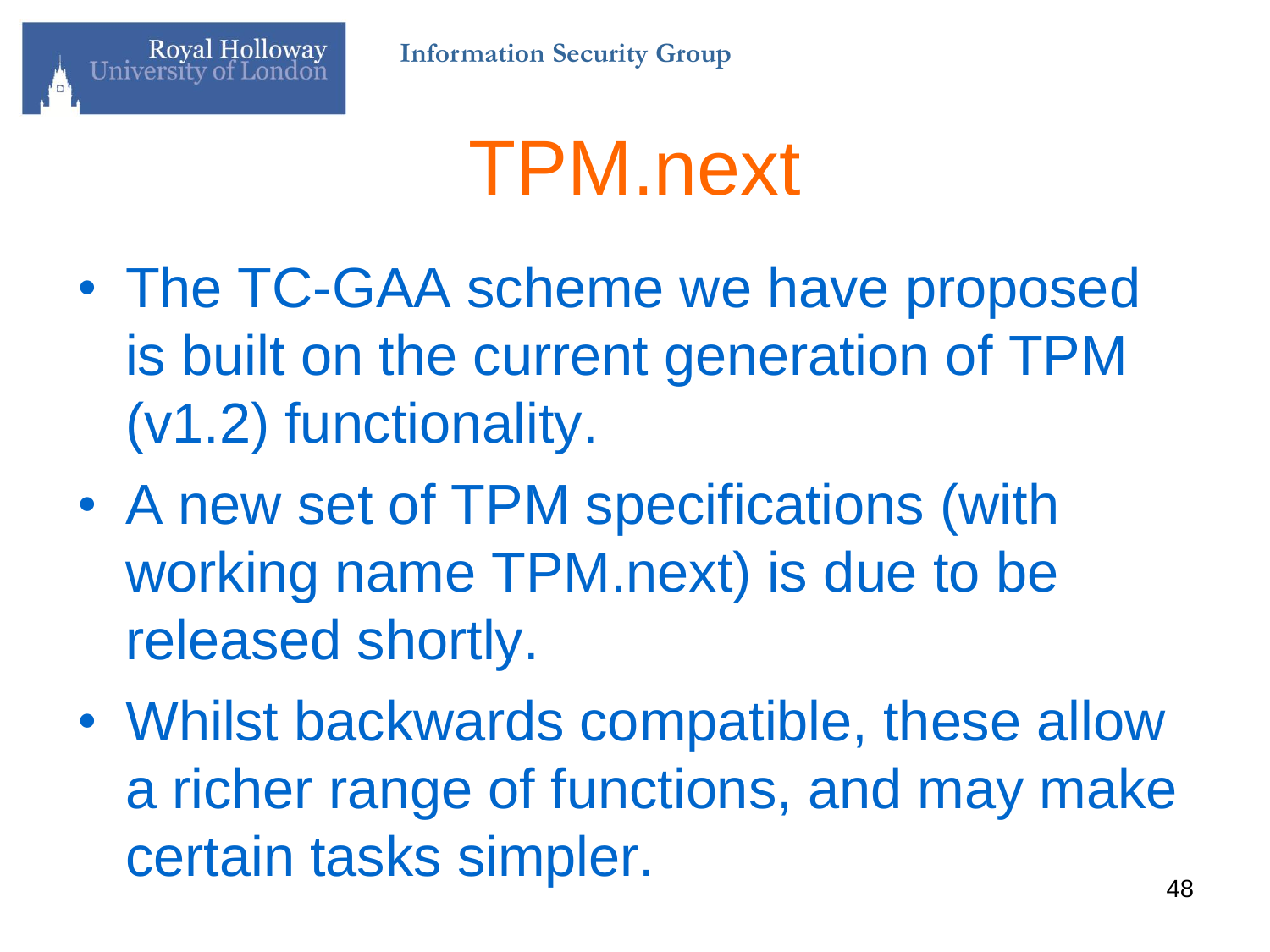

- All these GAA-based schemes require some level of trust in the TTP providing the BSF functionality.
- The exact degree of trust depends on the application.
- This may be a problem for some applications, but not for others, particularly for corporate environments.
- In any case, we all depend on TTPs for a variety of aspects of daily life (including banking, telephony, shopping, ...).